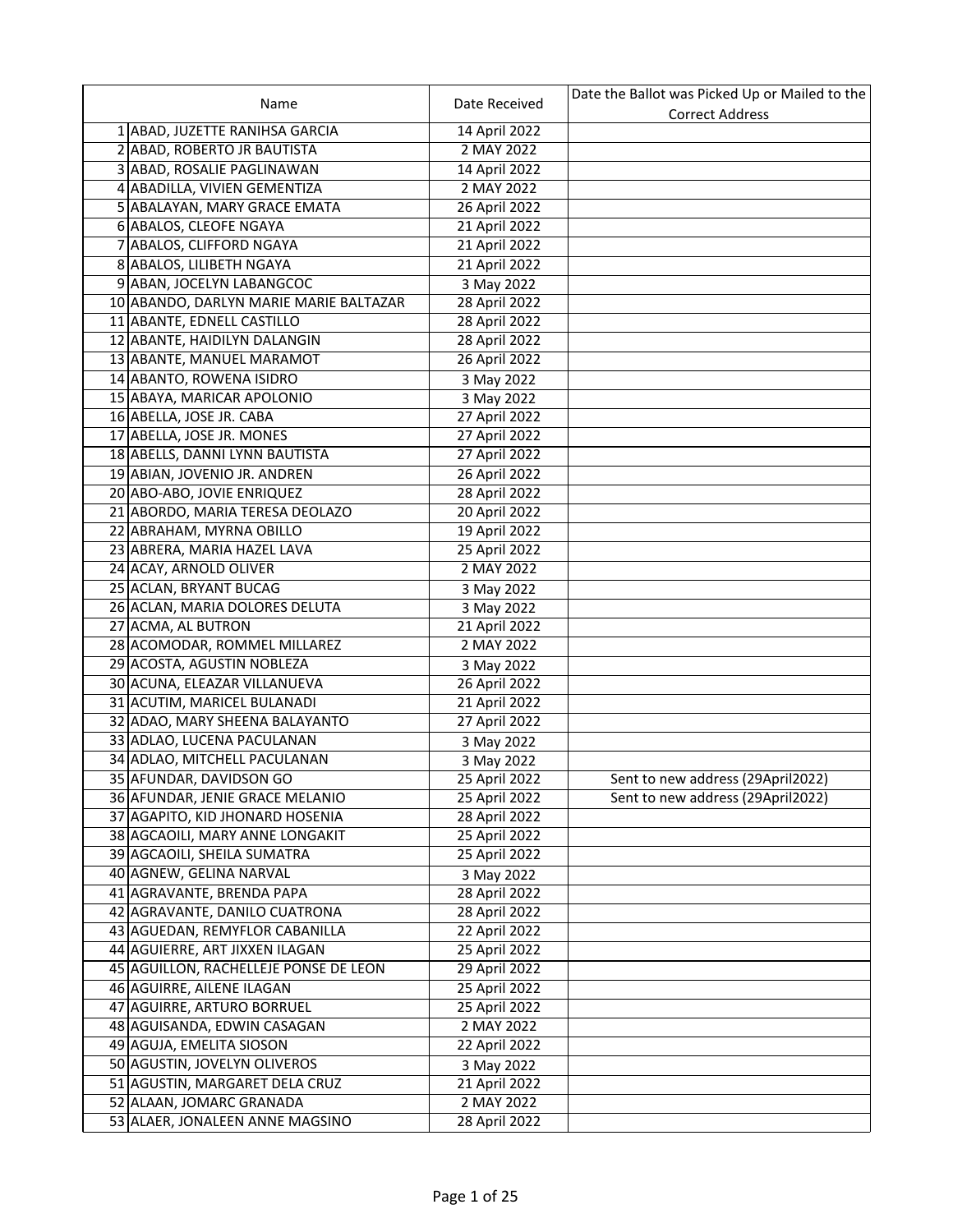|                                      |               | Date the Ballot was Picked Up or Mailed to the |
|--------------------------------------|---------------|------------------------------------------------|
| Name                                 | Date Received | <b>Correct Address</b>                         |
| 54 ALANO, RUTH ANN MARGARET          | 29 April 2022 |                                                |
| 55 ALARCIO, JHON RONALD REOLADA      | 19 April 2022 |                                                |
| 56 ALARCON, VIGINIA DEBIBAR          | 27 April 2022 |                                                |
| 57 ALBA, ANTONIO ERMINA              | 29 April 2022 |                                                |
| 58 ALBA, JOSEPHINE ISLES             | 27 April 2022 |                                                |
| 59 ALBANO, NORIBEL TAGUINOD          | 26 April 2022 | Sent to new address (29April2022)              |
| 60 ALBARICO, REGIN BUENO             | 2 MAY 2022    |                                                |
| 61 ALBIS, ARMINDA NEPOMUCENO         | 28 April 2022 |                                                |
| 62 ALBIT, PAULA SARMIENTO            | 25 April 2022 |                                                |
| 63 ALCABA, HELMA SUCGANG             | 27 April 2022 |                                                |
| 64 ALCANTARA, IMELDA MERTOLA         | 29 April 2022 |                                                |
| 65 ALCANTARA, KATHERINE DEL MUNDO    | 2 MAY 2022    |                                                |
| 66 ALCOS, JELLAINE MARIE CASTAÑEDA   | 26 April 2022 | Sent to new address (29April2022)              |
| 67 ALCOS, JONATHAN LUISTRO           | 29 April 2022 | Sent to new address (29April2022)              |
| 68 ALCOS, MA. JESUSA CASTANEDA       | 27 April 2022 | Sent to new address (29April2022)              |
| 69 ALEJANDRO, RELITO MARQUEZ         | 2 MAY 2022    |                                                |
| 70 ALFELOR, SOPHIA VILLAMOR          | 26 April 2022 |                                                |
| 71 ALFRED, VANESSA SIBAYAN           | 25 April 2022 |                                                |
| 72 ALIM, JACQUELINE PINTANG          | 22 April 2022 |                                                |
| 73 ALISACA, JODAN MELANA             | 25 April 2022 | Sent to new address (27April2022)              |
| 74 ALMARIA, GEORGE CAWAS             | 2 MAY 2022    |                                                |
| 75 ALMONTE, DIGNA RICAFRANCA         | 26 April 2022 |                                                |
| 76 ALMONTE, MARCELITO PEDERNAL       | 26 April 2022 |                                                |
| 77 ALMORADIE, ROSALYN FIDEL          | 25 April 2022 |                                                |
| 78 ALMORADIE, WILLIAM REFIL          | 25 April 2022 |                                                |
| 79 ALONSABE, IRISH PORRAS            | 25 April 2022 |                                                |
| 80 ALPUERTO, EVANGELINE HENARIOS     | 19 April 2022 |                                                |
| 81 ALVA, MA. VICTORIA TRIBIANA       | 25 April 2022 |                                                |
| 82 ALVAREZ, ANALIZA MENDOZA          | 21 April 2022 |                                                |
| 83 ALVAREZ, CAMILLE DICTADO          | 25 April 2022 |                                                |
| 84 ALVAREZ, CANDY DICTADO            | 25 April 2022 |                                                |
| 85 ALVAREZ, HERNANI REBANCOS         | 29 April 2022 |                                                |
| 86 ALVAREZ, JILLIAN MARC OCAMPO      | 2 MAY 2022    |                                                |
| 87 ALVAREZ, KATHERINA BULANHAGUI     | 22 April 2022 |                                                |
| 88 ALVAREZ, MARIA THERESA PAPURAN    | 19 April 2022 | Picked up-21 April 2022                        |
| 89 AMAN, NORWIN MARIÑAS              | 28 April 2022 |                                                |
| 90 AMISTAD, ADRIAN TAN               | 22 April 2022 |                                                |
| 91 AMORANTO, IRENE SALANDANAN        | 25 April 2022 |                                                |
| 92 AMORES, KENT MAGALSO              | 26 April 2022 |                                                |
| 93 ANASTACIO, STELLA MARIS INCOGNITO | 2 MAY 2022    |                                                |
| 94 ANCHETA, ZORAIDA OJERIO           | 3 May 2022    |                                                |
| 95 ANDRADA, RAYMUND SALVILLA         | 2 MAY 2022    |                                                |
| 96 ANDRES, GEROME PRACULIOS          | 14 April 2022 |                                                |
| 97 ANDROQUE, GERRYLIE SALONGA        | 26 April 2022 |                                                |
| 98 ANDULA, JUSTINE CHRISTIAN DEATO   | 29 April 2022 |                                                |
| 99 ANGALA, FEBILIN LEMI              | 2 MAY 2022    |                                                |
| 100 ANGELES, KATRINA PIA DIAZ        | 29 April 2022 |                                                |
| 101 ANOLIN, ROWENA LUSTERIO          | 28 April 2022 |                                                |
| 102 ANRADA, KRISTINE BAUSON          | 2 MAY 2022    |                                                |
| 103 ANTENERO, MAREBET CATUBAY        | 28 April 2022 |                                                |
| 104 ANTHONY, ELVIE PANGINEN          | 29 April 2022 |                                                |
| 105 ANTHONY, REX GARCIA              | 29 April 2022 |                                                |
| 106 ANTONIO, CHARLOTTE DARJUAN       | 28 April 2022 |                                                |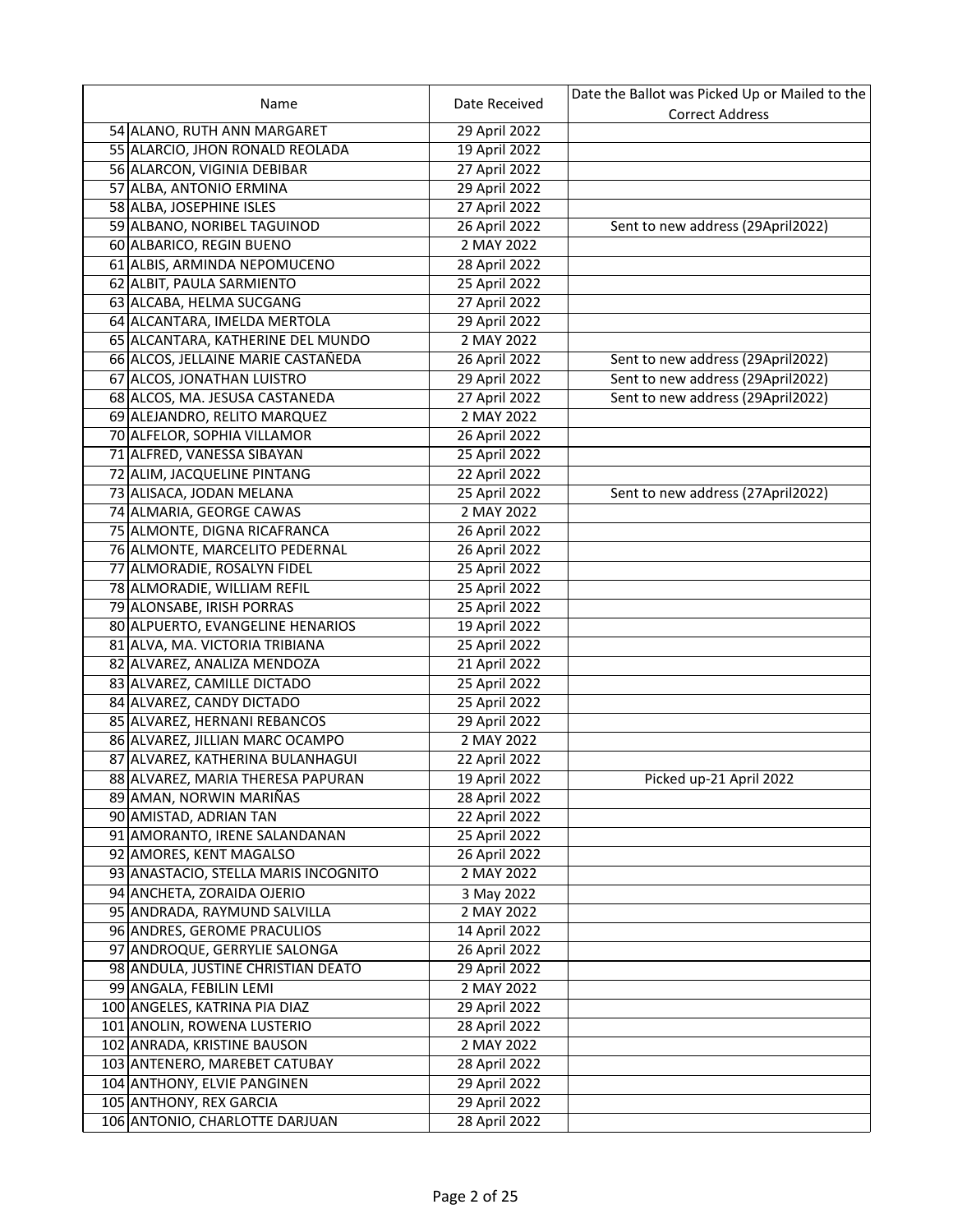|                                                  |               | Date the Ballot was Picked Up or Mailed to the |
|--------------------------------------------------|---------------|------------------------------------------------|
| Name                                             | Date Received | <b>Correct Address</b>                         |
| 107 ANYAYAHAN, BERNADETH RAMOS                   | 3 May 2022    |                                                |
| 108 ANYO, JOVANI MASING                          | 29 April 2022 |                                                |
| 109 APEROCHO, RIDA BALLESTEROS                   | 2 MAY 2022    |                                                |
| 110 AQUINO, BERNIE SABATIN                       | 2 MAY 2022    |                                                |
| 111 AQUINO, ELENA ZAPANTA                        | 22 April 2022 |                                                |
| 112 AQUINO, MA. TERESA MESA                      | 2 MAY 2022    |                                                |
| 113 AQUINO, SHEILA MARIE AQUINO                  | 28 April 2022 |                                                |
| 114 ARABIT, JOY MORALES                          | 29 April 2022 |                                                |
| 115 ARANA, DENNIS OLIVER BAESA                   | 19 April 2022 |                                                |
| 116 ARANETA, APRILLYN STA. TERESA                | 3 May 2022    |                                                |
| 117 ARANILLA, ELIZABETH JABOLA                   | 29 April 2022 |                                                |
| 118 ARANZOSO, JOHN EDWARD RUPISO                 | 28 April 2022 |                                                |
| 119 ARCILLAS, BENJAMIN ONG                       | 3 May 2022    |                                                |
| 120 AREOLA, VINA AGUIDA BALISI                   | 28 April 2022 |                                                |
| 121 ARGUELLES, MARIA CRISTINA NUÑEZ              | 28 April 2022 |                                                |
| 122 ARMSTRONG, CARESSA LATORENO                  | 3 May 2022    |                                                |
| 123 ARQUIZA, LEAH BAUGBOG                        | 28 April 2022 |                                                |
| 124 ARQUIZA, MARY ANN UY                         | 28 April 2022 |                                                |
| 125 ARREGLO, MARY GRACE YANO                     | 3 May 2022    |                                                |
| 126 ARROGANTE, ROBERT MATEO                      | 28 April 2022 |                                                |
| 127 ARTIAGA, HERMOGENES JR GUYCOA                | 28 April 2022 |                                                |
| 128 ARUGAY, CORAZON DELA CUESTA                  | 27 April 2022 |                                                |
| 129 ASCAN, MARIVIC BALDERAS                      | 29 April 2022 |                                                |
| 130 ASI, EMALYN SEALMOY                          | 2 MAY 2022    |                                                |
| 131 ASILO, PAULO JESUS MONTON                    | 22 April 2022 |                                                |
| 132 ASTACAAN, JONATHAN MARCOJOS                  | 22 April 2022 |                                                |
| 133 ASTACAAN, RIZMA GAY SILANGAN                 | 22 April 2022 |                                                |
| 134 ASTROLABIO, HAIDEE BELLIDO                   | 19 April 2022 |                                                |
| 135 ASTROLABIO, JOSELITO DIA                     | 19 April 2022 |                                                |
| 136 ASUNCION, ERIKA PEARL MEDINA                 | 26 April 2022 |                                                |
| 137 ASUNCION, MARLON CUELLAR                     | 14 April 2022 |                                                |
| 138 ASUQUE, ROSALIE IBAÑEZ                       | 28 April 2022 |                                                |
| 139 ATAAT, ROGELIO JR. ROBLE                     | 26 April 2022 |                                                |
| 140 ATIBULA, IRISH TOMADA                        | 29 April 2022 |                                                |
| 141 ATIENZA, ROSCHELLE BALASA                    | 26 April 2022 |                                                |
|                                                  |               |                                                |
| 142 ATOY, FRANKQUILINO LAPITAN                   | 28 April 2022 |                                                |
| 143 AURE, SUNNY ALDAY<br>144 AUSTRIA, ALEX OTERO | 3 May 2022    |                                                |
|                                                  | 26 April 2022 |                                                |
| 145 AUXTERO, NEIL GURREA                         | 29 April 2022 |                                                |
| 146 AVELINO, AUSTRO CRUZ                         | 3 May 2022    |                                                |
| 147 AVILA, KRIS ALAN YDIAN                       | 21 April 2022 |                                                |
| 148 AYORE, REINA VALERIE ARINGO                  | 2 MAY 2022    |                                                |
| 149 AYSON, MARIA FE RINGOR                       | 28 April 2022 |                                                |
| 150 AZARSE, RONNIE LYN OLIS                      | 26 April 2022 |                                                |
| 151 AZURES, CRISANTA NAVAL                       | 25 April 2022 |                                                |
| 152 BABAS, CESAR JR REBOSURA                     | 27 April 2022 |                                                |
| 153 BACANI, ALMERSON COMPUESTO                   | 3 May 2022    |                                                |
| 154 BACHO, CLIVE LAWRENCE SABAYE                 | 29 April 2022 |                                                |
| 155 BACHO, EUSEBIO METE                          | 29 April 2022 |                                                |
| 156 BACHO, JANET SABAYLE                         | 29 April 2022 |                                                |
| 157 BACOD, LARRY GARCIA                          | 25 April 2022 |                                                |
| 158 BAES, GERMAN COLIAT                          | 26 April 2022 |                                                |
| 159 BAES, JANETH COLIAT                          | 26 April 2022 |                                                |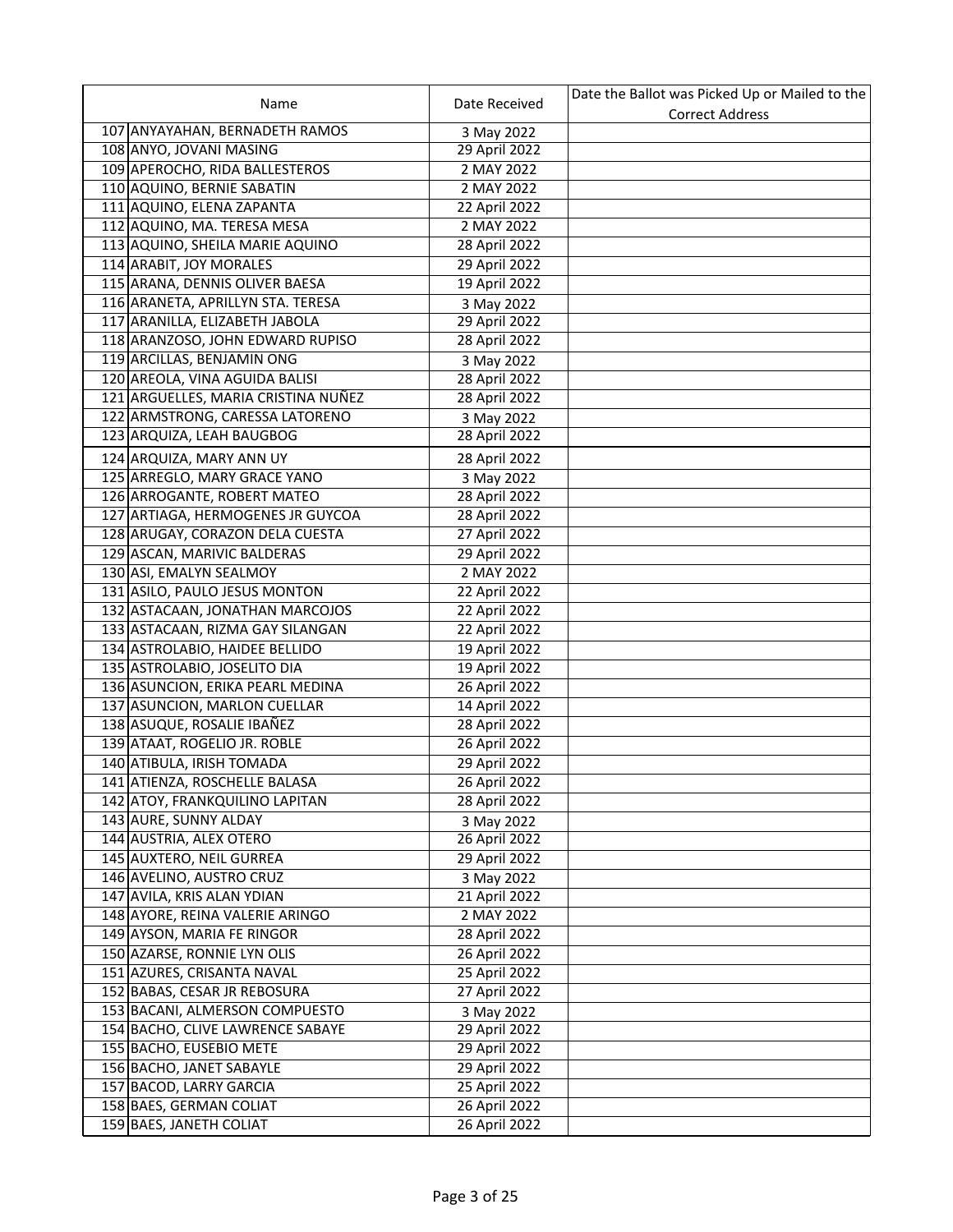|                                          |               | Date the Ballot was Picked Up or Mailed to the |
|------------------------------------------|---------------|------------------------------------------------|
| Name                                     | Date Received | <b>Correct Address</b>                         |
| 160 BAGASA, CAROLINE RAMIL               | 25 April 2022 |                                                |
| 161 BAGNES, HEO BAGOS                    | 26 April 2022 |                                                |
| 162 BAGOY, MARITES DELA CRUZ             | 28 April 2022 |                                                |
| 163 BAGUE, JASMIN GRACE VILLONO          | 21 April 2022 | Sent to new address (28 April 2022)            |
| 164 BAGUNO, PHILIP ANTONIO               | 26 April 2022 |                                                |
| 165 BAJAMUNDE, SHERWIN MENDANO           | 28 April 2022 |                                                |
| 166 BALASBAS, RYAN BANTALES              | 3 May 2022    |                                                |
| 167 BALATAO, LOURDES TOTANES             | 29 April 2022 |                                                |
| 168 BALATIBAT, ANNA LYN REOLIGIO         | 25 April 2022 |                                                |
| 169 BALATIBAT, SOTERO MARVIN PALOMARIA   | 25 April 2022 |                                                |
| 170 BALAYO, GLENN NAVARRO                | 28 April 2022 |                                                |
| 171 BALCANAO, MARC DAVIN MOLINA          | 3 May 2022    |                                                |
| 172 BALGOS, ROMMEL ALIPIO                | 28 April 2022 |                                                |
| 173 BALGUA, LEANNIE MIRANDA              | 22 April 2022 |                                                |
| 174 BALIS, JOSEPH PASCUAL                | 21 April 2022 |                                                |
| 175 BALLADARES, CHERRY MAE MICUBO        | 14 April 2022 |                                                |
| 176 BALLADARES, CRESTAR ABIERA           | 29 April 2022 |                                                |
| 177 BALLENA, MAXIMO VALLAJOS             | 28 April 2022 |                                                |
| 178 BALNEG, ROWENALYN BARBOSA            | 28 April 2022 |                                                |
| 179 BALTAZAR, ANA MARIA CABRERA          | 26 April 2022 |                                                |
| 180 BALUYUT, JOSIE BAIS                  | 26 April 2022 |                                                |
| 181 BAMBO, ARLENE GARCIA                 | 25 April 2022 |                                                |
| 182 BANAAG, MERSY CALALO                 | 27 April 2022 |                                                |
| 183 BAÑADOS, JONALYN MABADAEG            | 28 April 2022 |                                                |
| 184 BANAGA, MISTY DIOQUINO               | 25 April 2022 |                                                |
| 185 BANANG, SHERYL DANCEL                | 28 April 2022 |                                                |
| 186 BANAS, JOSE CARLO CORDERO            | 26 April 2022 |                                                |
| 187 BANDIWAN, ELENA MENGUITA             | 26 April 2022 |                                                |
| 188 BANDIWAN, GREGORY GALUBA             | 27 April 2022 |                                                |
| 189 BANEZ, JULIUS CESAR REYNA            | 26 April 2022 |                                                |
| 190 BANEZ, MARGIE DALINO                 | 26 April 2022 |                                                |
| 191 BANGLOY, MARIA LOURDES DE BELEN      | 27 April 2022 |                                                |
| 192 BANGLOY, MIA JOY DE BELEN            | 27 April 2022 |                                                |
| 193 BANTA, JOANNA MARIE ADERES           | 3 May 2022    |                                                |
| 194 BANTASAN, ROMEO CARDILLO             | 21 April 2022 |                                                |
| 195 BANTATUA, CHAIRO SIMON PARCON        | 25 April 2022 |                                                |
| 196 BANTATUA, JODELLE ANNE PARCON        | 29 April 2022 |                                                |
| 197 BANTUG, JERYLLLE DEMI ANNE CANILAO   | 25 April 2022 |                                                |
| 198 BANTUG, JINONA MAE CANILAO           | 25 April 2022 |                                                |
| 199 BANTUG, JONATHAN TONGOL              | 25 April 2022 |                                                |
| 200 BANTUG, JOSE MARIE NATHAN PINEDA     | 25 April 2022 |                                                |
| 201 BANTUG, ROSEMARIE PINEDA             | 25 April 2022 |                                                |
| 202 BARABAR, ALBERTO DELIJA              | 26 April 2022 |                                                |
| 203 BARAQUIO, DOMIE SANCHEZ              | 28 April 2022 |                                                |
| 204 BARAYUGA, MICHAEL REYES              | 3 May 2022    |                                                |
| 205 BARING, GREG SUSAS                   | 26 April 2022 |                                                |
| 206 BAROQUILLO, HANNA LEAH DEGAMO        | 2 MAY 2022    |                                                |
| 207 BARRAMEDA, KATHERINE ADELLE BARRANTA | 2 MAY 2022    |                                                |
| 208 BARRAMEDA, RONALDO BELLEZA           | 22 April 2022 |                                                |
| 209 BARRERA, KENNETH PIOQUINTO           | 14 April 2022 | Sent to new address (2 May 2022)               |
| 210 BARRIENTOS, ANNALYN PAPA             | 28 April 2022 |                                                |
| 211 BARRION, MA DOMINIQUE CASANES        | 19 April 2022 |                                                |
| 212 BARRIOS, EDGAR JR DEPALAN            | 20 April 2022 |                                                |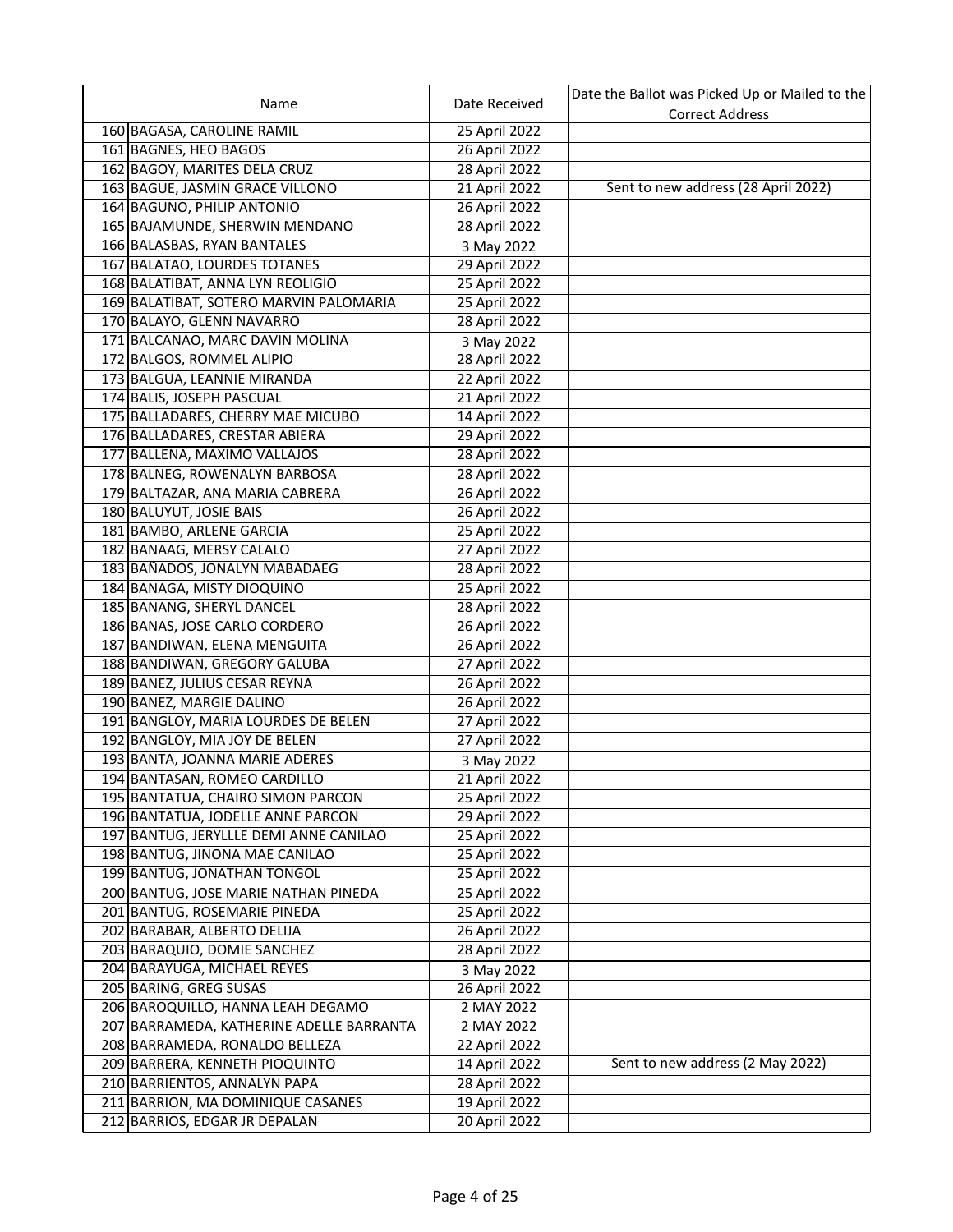|                                         |               | Date the Ballot was Picked Up or Mailed to the |
|-----------------------------------------|---------------|------------------------------------------------|
| Name                                    | Date Received | <b>Correct Address</b>                         |
| 213 BARROMEO, INNO JOSEPH GIMENA        | 2 MAY 2022    |                                                |
| 214 BARROSO, ANNE LOUISE SANTOS         | 29 April 2022 |                                                |
| 215 BARROSO, ANNE LOUISE SANTOS         | 26 April 2022 |                                                |
| 216 BARTOLOME, KENNETH VERANO           | 26 April 2022 |                                                |
| 217 BARTOLOME, RODEL AWINGAN            | 28 April 2022 |                                                |
| 218 BARUT, LEONARDO BANADERO            | 19 April 2022 |                                                |
| 219 BASAGRE, MARK ANTHONY SERRANO       | 3 May 2022    |                                                |
| 220 BASALO, GERALDINE CANADA            | 25 April 2022 |                                                |
| 221 BASANEZ, JAYSON CORTES              | 2 MAY 2022    |                                                |
| 222 BASCON, MELCHOR DELA PEÑA           | 21 April 2022 |                                                |
| 223 BASCONES, LEVI MAGADDON             | 2 MAY 2022    |                                                |
| 224 BASILLO, JOCELYN ACHA               | 28 April 2022 |                                                |
| 225 BASOBAS, BEVERLY MORENES            | 3 May 2022    |                                                |
| 226 BASOBAS, RICHARD LAMORENA           | 3 May 2022    |                                                |
| 227 BASOBAS, RITCHIE LAMORENA           | 3 May 2022    |                                                |
| 228 BATAC, JOY GETULLE                  | 2 MAY 2022    |                                                |
| 229 BATAS, GIL DIZON                    | 2 MAY 2022    |                                                |
| 230 BATAS, JENNIFER GAZA                | 2 MAY 2022    |                                                |
| 231 BATHAN, RENIELLE BUAYA              | 28 April 2022 |                                                |
| 232 BATI, ZHEARLY ANN SALMO             | 26 April 2022 |                                                |
| 233 BATIOCO, EDSEL LIBOR                | 2 MAY 2022    |                                                |
| 234 BATKE, JOSIE ENDENCIA               | 26 April 2022 |                                                |
| 235 BATNAG, NORMA MALOGDOS              | 20 April 2022 |                                                |
| 236 BAUTISTA, JOSEPH BAGUIO             | 25 April 2022 |                                                |
| 237 BAUTISTA, MARTY ESPIRITU            | 2 MAY 2022    |                                                |
| 238 BAUTISTA, MARY JOY GUADEZ           | 26 April 2022 |                                                |
| 239 BAWALAN, SANSHINE ALLON             | 2 MAY 2022    |                                                |
| 240 BAYABAN, MICHAEL BERTILLO           | 26 April 2022 |                                                |
| 241 BAYBAYON, MARRIETA SY               | 2 MAY 2022    |                                                |
| 242 BAYHONAN, NORITA CHICOTE            | 28 April 2022 |                                                |
| 243 BAYHONAN, RODRIGO CALINISLINISAN    | 28 April 2022 |                                                |
| 244 BAYLON, CHONAMIE ADVIENTO           | 26 April 2022 |                                                |
| 245 BAZAN, ROWENA NARANJO               | 27 April 2022 |                                                |
| 246 BECLES, LAILA NATIVIDAD             | 3 May 2022    |                                                |
| 247 BELANO, DEBORAH                     | 2 MAY 2022    |                                                |
| 248 BELARMINO, MARIA CHONA ORILLO       | 25 April 2022 |                                                |
| 249 BELLA, JOHN PATRICK MONTALBO        | 2 MAY 2022    |                                                |
| 250 BELLECA, JENNIFER BUELO             | 2 MAY 2022    |                                                |
| 251 BELMIS, JONATHAN LAPIAD             | 25 April 2022 |                                                |
| 252 BENITO, ESMERALDA PORTO             | 29 April 2022 |                                                |
| 253 BENITO, RODULFO JR. GUILLERMO       | 28 April 2022 |                                                |
| 254 BERBA, RICHARD DUNGO                | 25 April 2022 |                                                |
| 255 BERGANIO, JENNIFER DEO              | 27 April 2022 |                                                |
| 256 BERIDO, RONALD CHANGCO              | 2 MAY 2022    |                                                |
| 257 BERMEJO, ELVIE OROSIO               | 25 April 2022 |                                                |
| 258 BERMOY, SALVADOR PLATINO            | 3 May 2022    |                                                |
| 259 BERNALES, IMELDA NUNEZA             | 27 April 2022 |                                                |
| 260 BERNARDO, JENNIELYN GILVES          | 2 MAY 2022    |                                                |
| 261 BERNARDO, JOWEE DELOS REYES         | 2 MAY 2022    |                                                |
| 262 BERNARDO, KRISTINA MARIE CANDELARIO | 21 April 2022 |                                                |
| 263 BERNARDO, RONALD JUMANGIT           | 25 April 2022 |                                                |
| 264 BERNAS, JAMES KEVIN PRADO           | 3 May 2022    |                                                |
| 265 BIANDO, ANTONIETO JR. DE LIMA       | 26 April 2022 |                                                |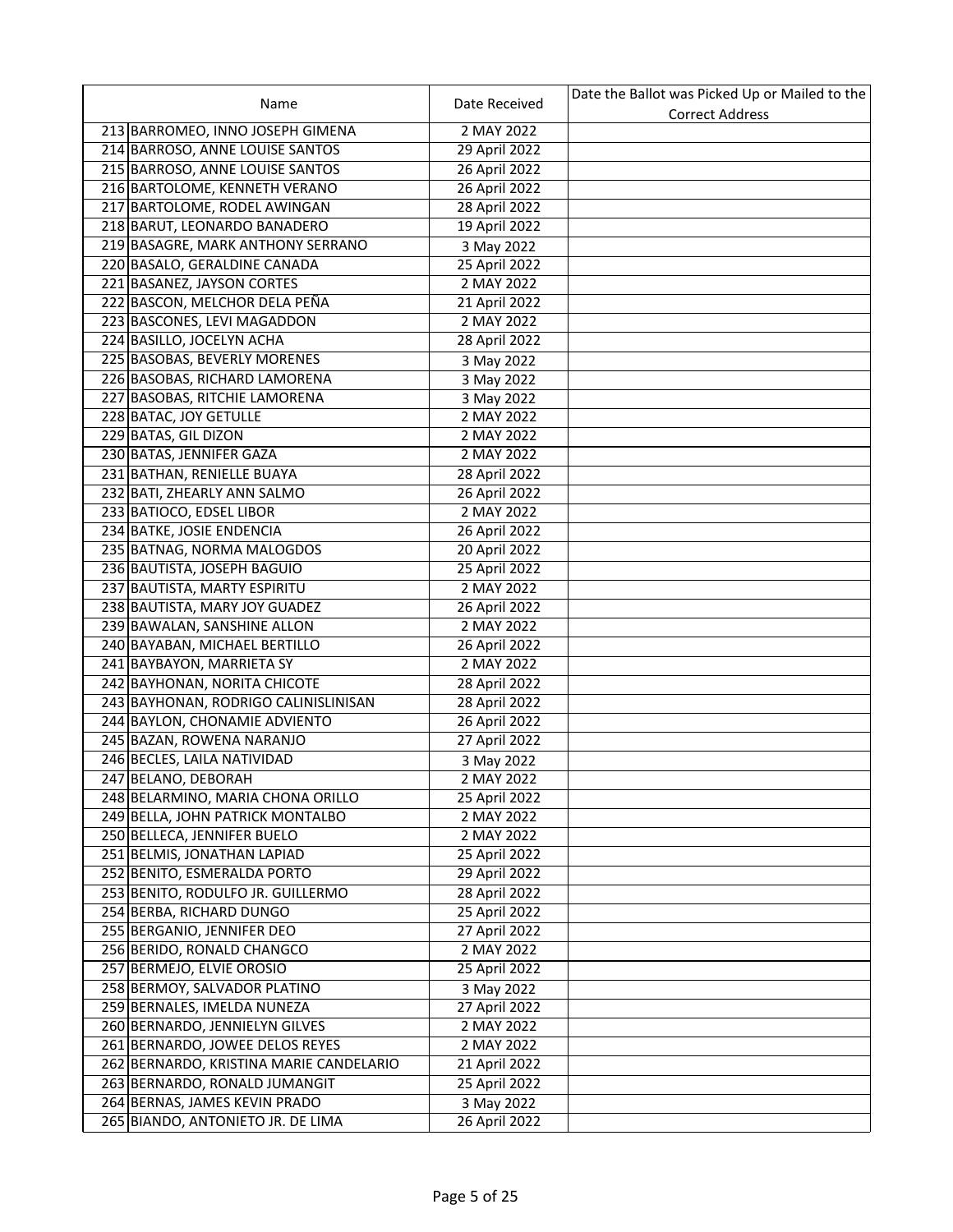|                                      |               | Date the Ballot was Picked Up or Mailed to the |
|--------------------------------------|---------------|------------------------------------------------|
| Name                                 | Date Received | <b>Correct Address</b>                         |
| 266 BILLONES, APOLONIO ALLANAREZ     | 20 April 2022 |                                                |
| 267 BILUAN, MARICEL                  | 27 April 2022 |                                                |
| 268 BINOS, CRISPIN BUENO             | 22 April 2022 |                                                |
| 269 BINULAN, JUNEL FERRER            | 28 April 2022 |                                                |
| 270 BISENIO, MARK JAY BALINDAN       | 3 May 2022    |                                                |
| 271 BISNAR, JAMES CHIYUTO            | 29 April 2022 |                                                |
| 272 BOGO, MALVIN LUCERO              | 22 April 2022 |                                                |
| 273 BOLDUC, MERRY CRIST LIGAS        | 2 MAY 2022    |                                                |
| 274 BOLEA, JANINA DY LIWANAG         | 27 April 2022 |                                                |
| 275 BOLEA, JAZEL KATE LIWANAG        | 27 April 2022 |                                                |
| 276 BOLEA, JOHN NEIL LIWANAG         | 27 April 2022 |                                                |
| 277 BOLOTANO, ALICIA PRADERA         | 27 April 2022 |                                                |
| 278 BONADO, MERLITA DE CASTRO        | 14 April 2022 |                                                |
| 279 BONDA, EVY CRISTY DEREQUITO      | 3 May 2022    |                                                |
| 280 BONDAD, PAULO GIOLINAO JUGO      | 27 April 2022 | For Pick up (3 May 2022)                       |
| 281 BONTILAO, BARRY TAGIMACRUZ       | 26 April 2022 |                                                |
| 282 BONTILAO, REBECCA DIAZ           | 26 April 2022 |                                                |
| 283 BOQUIRON, JULIE EVANGELINE       | 28 April 2022 |                                                |
| 284 BORBON, ELSIE JUDILLA            | 26 April 2022 |                                                |
| 285 BORDEOS, AISHA AGULTO            | 2 MAY 2022    |                                                |
| 286 BORDEOS, CARLOTA AGULTO          | 2 MAY 2022    |                                                |
| 287 BORDEOS, CHALES AGULTO           | 2 MAY 2022    |                                                |
|                                      |               |                                                |
| 288 BORDEOS, ROLDAN CASTILLO         | 2 MAY 2022    |                                                |
| 289 BORILA. MARLON SULLABE           | 22 April 2022 |                                                |
| 290 BORNILLA, ANGEL JR. BATALLER     | 21 April 2022 | Picked up (29 April 2022)                      |
| 291 BORROMEO, IAN ROBERT GIMENA      | 2 MAY 2022    |                                                |
| 292 BORROMEO, INAH ANDREA GIMENA     | 2 MAY 2022    |                                                |
| 293 BORROMEO, JOPHEN GIMENA          | 2 MAY 2022    |                                                |
| 294 BOSQUE, AUBREY JOY BERGAVERA     | 3 May 2022    |                                                |
| 295 BOYLES, CHONA SALAZAR            | 25 April 2022 |                                                |
| 296 BRANZUELA, MERCY SARANDE         | 19 April 2022 | Picked up (1 May 2022)                         |
| 297 BRETANA, JENNIFER MATUTE         | 28 April 2022 |                                                |
| 298 BRIONES, JEFFREY REMRIC LOCQUIAO | 14 April 2022 |                                                |
| 299 BRUNIO, MARIO BALACANG           | 29 April 2022 |                                                |
| 300 BUALAT, LYNDON KEY JADRAQUE      | 22 April 2022 | Picked up (29 April 2022)                      |
| 301 BUCAO, MARGERIE ANNE GOOPIO      | 2 MAY 2022    |                                                |
| 302 BUCASO, BERNARD CERDENAS         | 27 April 2022 |                                                |
| 303 BUECO, JULIET MORALES            | 25 April 2022 |                                                |
| 304 BUEN, JENNIFER CABALLES          | 2 MAY 2022    |                                                |
| 305 BUENAVENTURA, RUEL SILVA         | 22 April 2022 |                                                |
| 306 BUENO, LAURO MANABAT             | 25 April 2022 |                                                |
| 307 BUGARIN, DARIUS GABRIEL          | 29 April 2022 |                                                |
| 308 BUGATAN, JUDITH BARTLET          | 29 April 2022 |                                                |
| 309 BUGNAY, ERIKA KRISTINESAND PIOK  | 2 MAY 2022    |                                                |
| 310 BUGNAY, RONALDO MARIANO          | 2 MAY 2022    |                                                |
| 311 BUGNAY, TYRENE LEE PIOK          | 2 MAY 2022    |                                                |
| 312 BUIZA, ARIEL RELATO              | 3 May 2022    |                                                |
| 313 BUÑI, MADELANE ANN NAVERA        | 2 MAY 2022    |                                                |
| 314 BURREA, CHRISTOPHER BATILAN      | 26 April 2022 |                                                |
| 315 BUT, DANILO DE JESUS             | 3 May 2022    |                                                |
| 316 BUTIN, ANA MAY BONILLA           | 2 MAY 2022    |                                                |
| 317 BUTRON, RAMIL MASUDAI            | 2 MAY 2022    |                                                |
| 318 CABACUNGAN, YVETTE MAE MANINGAS  | 25 April 2022 |                                                |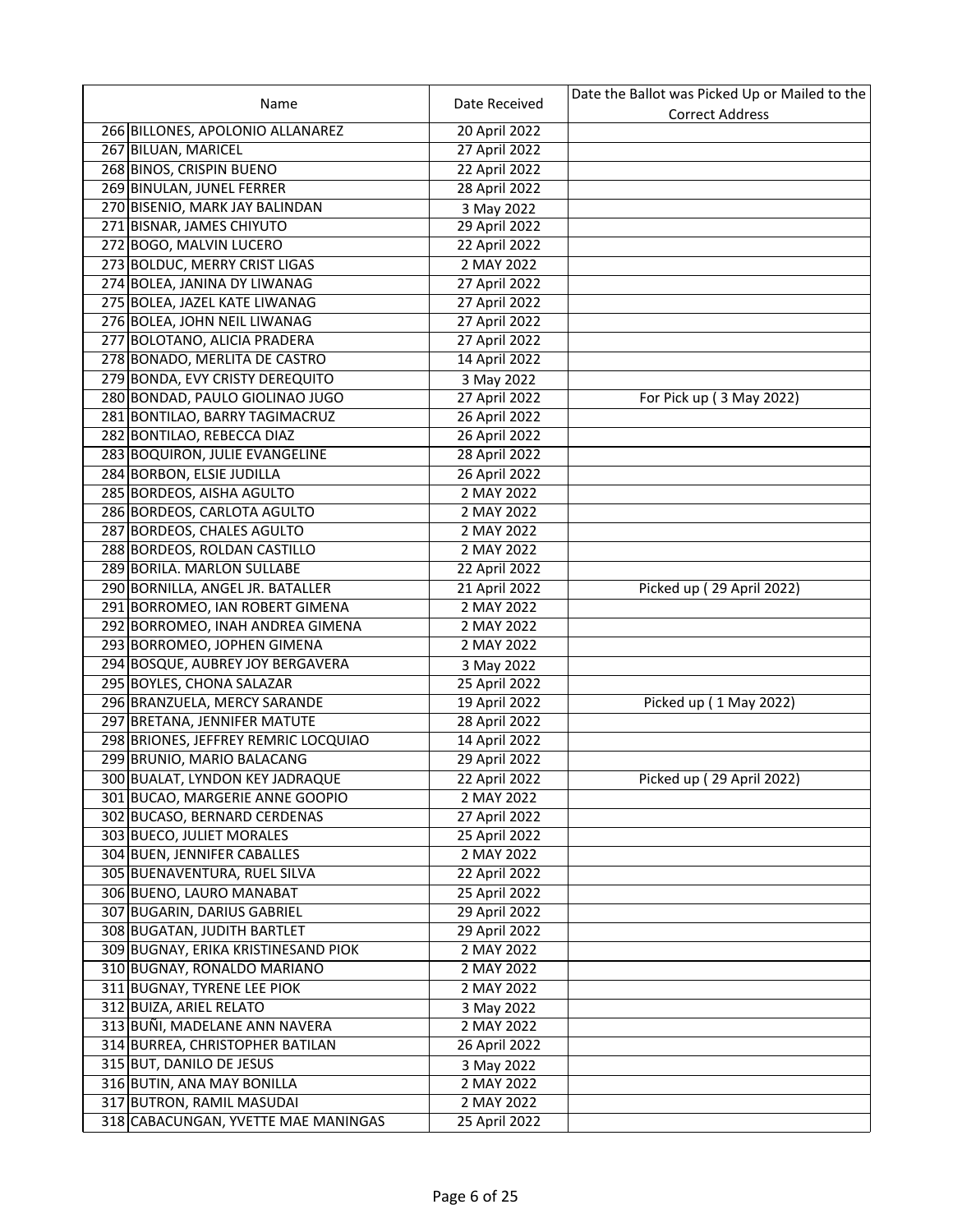| Name                                                               | Date Received                  | Date the Ballot was Picked Up or Mailed to the |
|--------------------------------------------------------------------|--------------------------------|------------------------------------------------|
|                                                                    |                                | <b>Correct Address</b>                         |
| 319 CABAJES, ESMERALDA BERGONIA                                    | 26 April 2022                  |                                                |
| 320 CABALLERO, ROLLSROY MORAN                                      | 28 April 2022                  |                                                |
| 321 CABATO, PATRICIO III LIM                                       | 3 May 2022                     |                                                |
| 322 CABELLO, NERISSA YPIL                                          | 25 April 2022                  |                                                |
|                                                                    |                                |                                                |
|                                                                    |                                |                                                |
| 323 CABIGON, ROGELIO OPINA                                         | 22 April 2022                  |                                                |
| 324 CABLEK, MEA CHERRYL MANCILETA                                  | 3 May 2022                     |                                                |
| 325 CABRERA, AMPARO SISON<br>326 CABRERA, EDGARDO PAGLINAWAN       | 25 April 2022                  |                                                |
|                                                                    | 22 April 2022                  |                                                |
| 327 CABRERA, KAITH SISON                                           | 25 April 2022                  |                                                |
| 328 CABRERA, KENNETH SISON<br>329 CABRERA, PAULO PAGLINAWAN        | 22 April 2022<br>27 April 2022 |                                                |
|                                                                    | 27 April 2022                  |                                                |
| 330 CABRILLOS, MARY GRACE FAX                                      |                                |                                                |
| 331 CABRISUS, DIONE COMIGHOD                                       | 22 April 2022                  |                                                |
| 332 CABRISUS, MARIA THERESA PABELICO                               | 22 April 2022                  |                                                |
| 333 CABTIAN, DELIA JAYME                                           | 28 April 2022                  |                                                |
| 334 CABUTOTAN, CATHERINE SELGA<br>335 CADABA, MARISSA RIVERA       | 2 MAY 2022                     |                                                |
|                                                                    | 27 April 2022                  |                                                |
| 336 CADELINA, RHEA ESPALDON                                        | 2 MAY 2022                     |                                                |
| 337 CADIENTE, WINNA GARRIDO                                        | 2 MAY 2022                     |                                                |
| 338 CADILLA, ANABELL ALEGADA                                       | 25 April 2022                  |                                                |
| 339 CADUA, ALEJANDRA SORIANO                                       | 2 MAY 2022                     |                                                |
| 340 CAGATIN, SOFRONIO UBOTA                                        | 28 April 2022                  |                                                |
| 341 CAGMAY, CAROL APELLIDO                                         | 28 April 2022                  |                                                |
| 342 CAGUICLA, BRYAN MESIAS                                         | 28 April 2022                  |                                                |
| 343 CAIISIP, GILBERT FAALA                                         | 27 April 2022                  |                                                |
| 344 CAINGAL, MELANIE DABU                                          | 28 April 2022                  |                                                |
| 345 CALALUAN, AMELYN ENRIQUEZ                                      | 28 April 2022                  |                                                |
| 346 CALALUAN, JOEL RAYOS                                           | 28 April 2022                  |                                                |
| 347 CALANO, JESUSA DADIZ<br>348 CALAOR, KAREN GOLANDRINA           | 28 April 2022<br>2 MAY 2022    |                                                |
| 349 CALDERON, JONATHAN MANZANO                                     |                                |                                                |
|                                                                    | 21 April 2022                  |                                                |
| 350 CALDERON, PAULINE ELISE SAMIANO                                | 25 April 2022<br>26 April 2022 |                                                |
| 351 CALIMLIM, ERWIN MEJIA                                          |                                |                                                |
| 352 CALINGO, NORMAN PADILLO                                        | 25 April 2022                  |                                                |
| 353 CALIXTRO, VLADIMIR BULET                                       | 3 May 2022                     |                                                |
| 354 CALUMPIANO, MA. SHEENA TAN<br>355 CALUNING, MARRION REY PONGOS | 27 April 2022<br>29 April 2022 |                                                |
| 356 CAMACHO, GIL ARCILLA                                           |                                |                                                |
|                                                                    | 21 April 2022<br>25 April 2022 |                                                |
| 357 CAMERON, MARJORIE EMBONE<br>358 CANADA, JURALYN CARCUEVAS      | 25 April 2022                  |                                                |
| 359 CANCERAN, ESLYN CAPUNO                                         | 26 April 2022                  |                                                |
| 360 CANETE, JAIME JR. MAGTOLIS                                     | 27 April 2022                  |                                                |
| 361 CANLAS, ASTRID ANN VICERAL                                     | 2 MAY 2022                     |                                                |
| 362 CANLAS, JUVY AQUINO                                            | 25 April 2022                  |                                                |
| 363 CANLAS, ZHARINA LACANILAO                                      | 25 April 2022                  |                                                |
| 364 CANQUE, ARIEL MENDEZ                                           | 28 April 2022                  |                                                |
| 365 CAPIA, RANDY VALDEZ                                            | 27 April 2022                  |                                                |
| 366 CAPOTE, JAY PEE DONAIRE                                        | 25 April 2022                  |                                                |
| 367 CAPUNGAN, PETER SUSUSCO                                        | 27 April 2022                  |                                                |
| 368 CAPUNO, CRISTINA MAE PECSON                                    | 28 April 2022                  |                                                |
| 369 CARANDANG, ERN RYAN GUTIERREZ                                  | 28 April 2022                  |                                                |
| 370 CARANDANG, QUINCIANO JR. MALLARE                               | 28 April 2022                  |                                                |
|                                                                    |                                |                                                |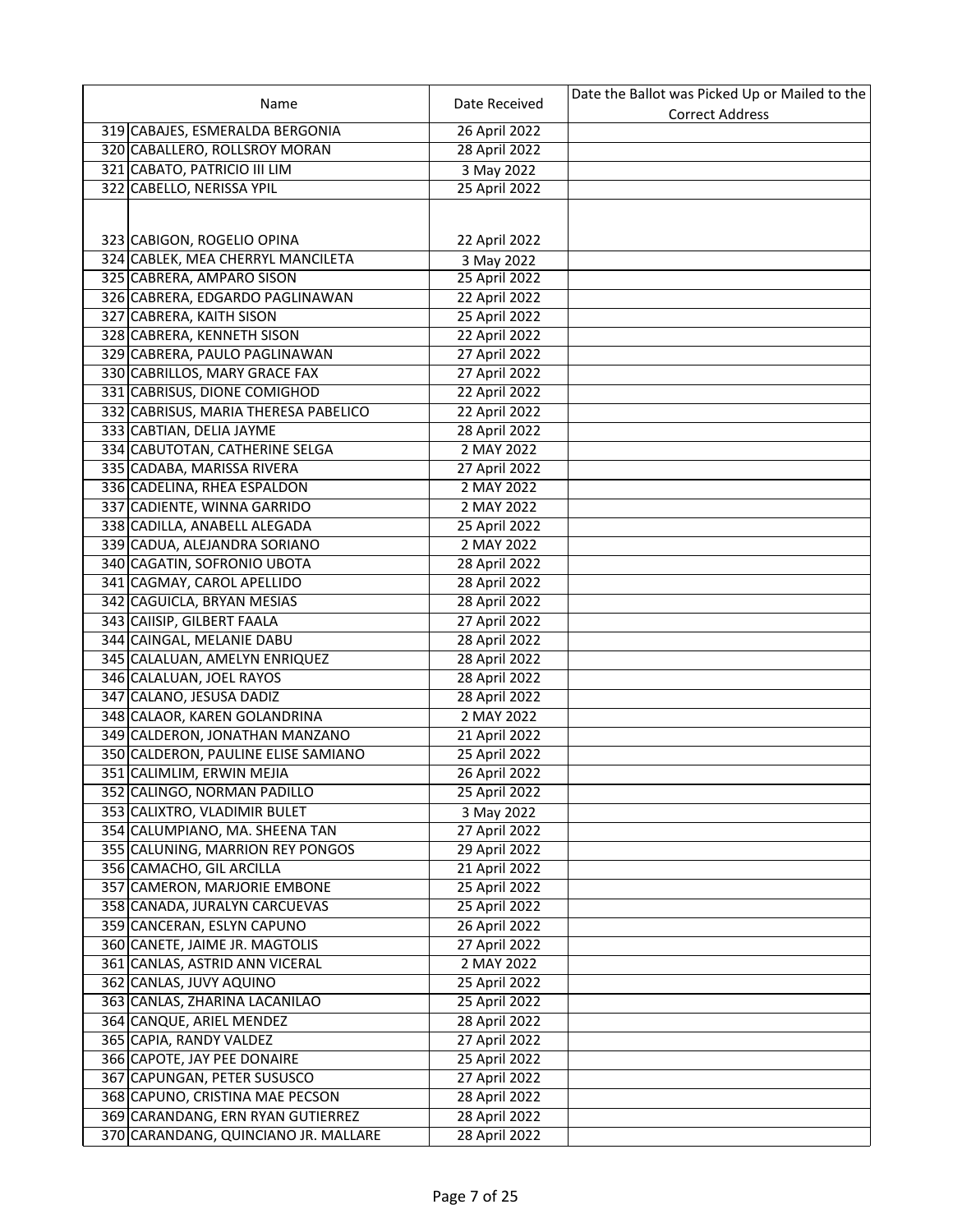|                                                                |                             | Date the Ballot was Picked Up or Mailed to the |
|----------------------------------------------------------------|-----------------------------|------------------------------------------------|
| Name                                                           | Date Received               | <b>Correct Address</b>                         |
| 371 CARBONEL, MARC ABBATUAN                                    | 21 April 2022               |                                                |
| 372 CARBONEL, MIKO ABBATUAN                                    | 21 April 2022               |                                                |
| 373 CARBONEL, REYMUNDO MONTORIO                                | 21 April 2022               |                                                |
| 374 CARDINAL, SHAWN MICHAEL SALINAS                            | 26 April 2022               |                                                |
| 375 CARDINAL, VILMA SALINAS                                    | 21 April 2022               |                                                |
| 376 CARDOVA, SUSANA ELELIGAY                                   | 29 April 2022               | Sent to new address (29 April 2022)            |
| 377 CARDOZO, JEROME DE VERA                                    | 29 April 2022               |                                                |
| 378 CARIAS, LEE DOTAROT                                        | 25 April 2022               |                                                |
| 379 CARINO, AIRA JANE FERNANDO                                 | 26 April 2022               |                                                |
| 380 CARINO, ONOFRE ESPIQUE                                     | 26 April 2022               |                                                |
| 381 CARINO, SAM FERNANDO                                       | 26 April 2022               |                                                |
| 382 CARLOS, AMMELINE JOY MANGAHAS                              | 27 April 2022               |                                                |
| 383 CARLOS, MARK SAMUEL TARUC                                  | 21 April 2022               |                                                |
| 384 CARNIYAN, RODOLFO JR TARUN                                 | 29 April 2022               |                                                |
| 385 CARPINA, DIEGO CARDENO                                     |                             |                                                |
| 386 CARPIZ, MARY ANN GINES                                     | 3 May 2022<br>28 April 2022 |                                                |
|                                                                |                             |                                                |
| 387 CASAS, EUGENIO UNTIVEROS<br>388 CASIA, CHRISTIAN BALASABAS | 28 April 2022               |                                                |
|                                                                | 26 April 2022               |                                                |
| 389 CASIA, MARIA CHRISTINE LICAYAN                             | 27 April 2022               |                                                |
| 390 CASIL, SARAH MAE CUIZON                                    | 27 April 2022               |                                                |
| 391 CASIN, ALDREN RASCO                                        | 22 April 2022               |                                                |
| 392 CASPE, HOSEA CLEMENTE SUMIDO                               | 25 April 2022               |                                                |
| 393 CASPE, MINNIE CARASCO                                      | 25 April 2022               |                                                |
| 394 CASTILLANO, REYNAN DEANO                                   | 21 April 2022               | Picked up-25 April 2022                        |
| 395 CASTILLANO, ROSEMARIE BONCAYAO                             | 21 April 2022               | Picked up-25 April 2022                        |
| 396 CASTILLO CLAUDETTE JANE PALMA                              | 2 MAY 2022                  |                                                |
| 397 CASTILLO, DIANNE PALMA                                     | 2 MAY 2022                  |                                                |
| 398 CASTILLO, ELIROSE PINPIN                                   | 25 April 2022               |                                                |
| 399 CASTILLO, MARGIE REYES                                     | 26 April 2022               |                                                |
| 400 CASTILLO, NELDA EJE                                        | 2 MAY 2022                  |                                                |
| 401 CASTILLO, RENATO CRUZ                                      | 3 May 2022                  |                                                |
| 402 CASTILLO, RUEL GARCES                                      | 2 MAY 2022                  |                                                |
| 403 CASTRO, EMA RIVERA                                         | 27 April 2022               |                                                |
| 404 CASTRO, ISAIAS ZARATE                                      | 28 April 2022               |                                                |
| 405 CASTRO, JUDELYN EARNHART                                   | 26 April 2022               |                                                |
| 406 CASTRO, MICHAEL ISURIÑA                                    | 28 April 2022               |                                                |
| 407 CASTRO, NIKKI CASTRO                                       | 28 April 2022               |                                                |
| 408 CASTRO, VIRGINIA CASTRO                                    | 28 April 2022               |                                                |
| 409 CATALAN, SHEILA ALCONES                                    | 21 April 2022               |                                                |
| 410 CATALON, CRISTINA SALAMAT                                  | 26 April 2022               |                                                |
| 411 CATALON, HERNAN DEZA                                       | 26 April 2022               |                                                |
| 412 CATIPUNAN, BLOMAR DELA PAZ                                 | 25 April 2022               | Sent to new address (29April2022)              |
| 413 CATORAS, ROLAND VALENCIA                                   | 28 April 2022               |                                                |
| 414 CATRE, RONUELE ZASPA                                       | 22 April 2022               |                                                |
| 415 CENTENO, PATRICK JAMES COLORINA                            | 26 April 2022               |                                                |
| 416 CERICO, JOSELITO LEONEN                                    | 27 April 2022               |                                                |
| 417 CERICO, JOSELITO LEONEN                                    | 27 April 2022               |                                                |
| 418 CHALUPANG, WILLIAM SAFAWIL                                 | 19 April 2022               |                                                |
| 419 CHAMOS, ANGELINE ANGAYON                                   | 2 MAY 2022                  |                                                |
| 420 CHAVEZ, AURORA CAHUTAY                                     | 26 April 2022               |                                                |
| 421 CHAVEZ, HERMINIO JR. SOTTO                                 | 27 April 2022               |                                                |
| 422 CHAVEZ, LOIS SALVE FLORENDO                                | 21 April 2022               | Sent to new address (26April2022)              |
| 423 CHAVEZ, MAE MAGDALENE BUETA                                | 25 April 2022               | Sent to new address (27April2022)              |
|                                                                |                             |                                                |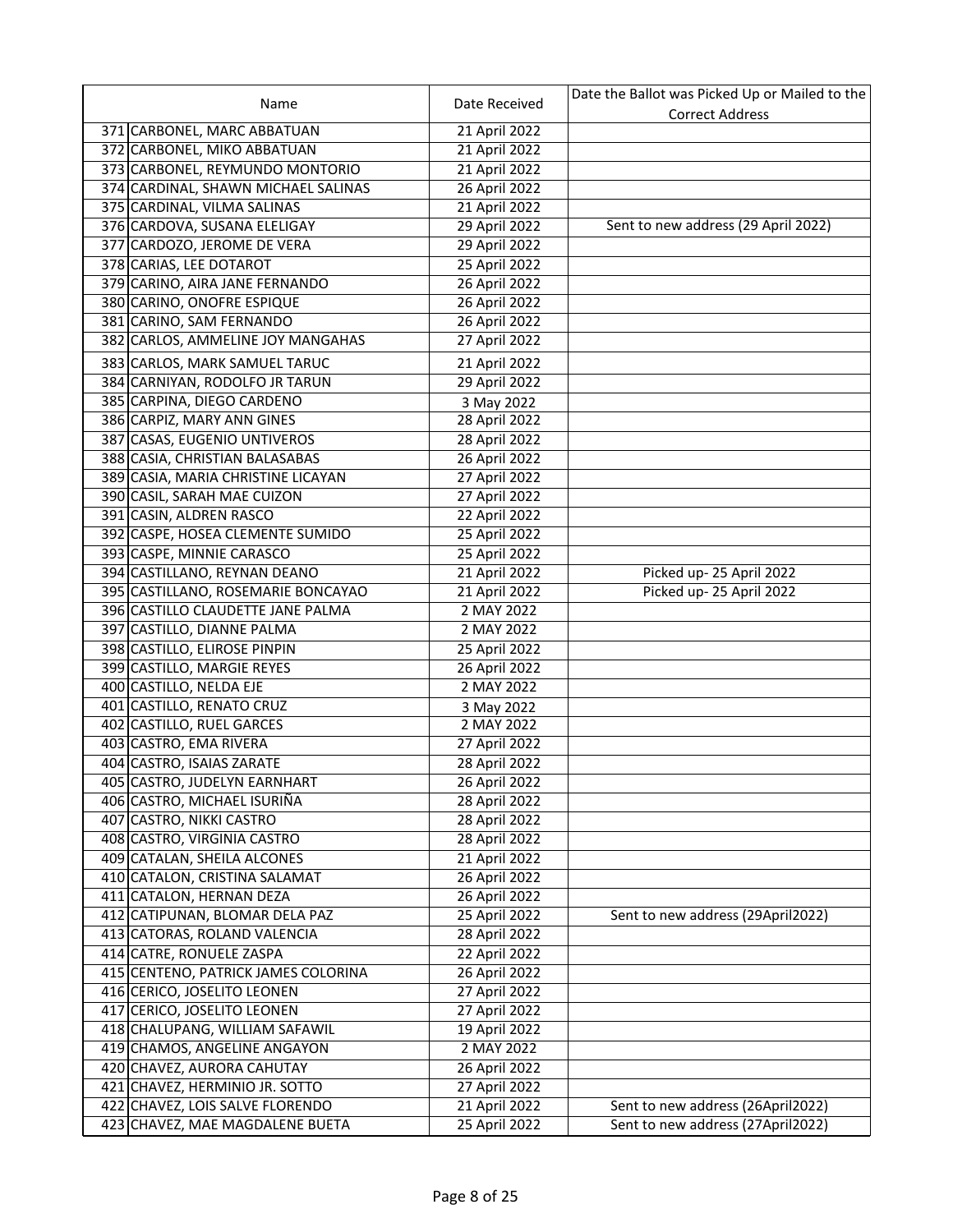|                                            |               | Date the Ballot was Picked Up or Mailed to the |
|--------------------------------------------|---------------|------------------------------------------------|
| Name                                       | Date Received | <b>Correct Address</b>                         |
| 424 CHICA, SHERYL CONCEPCION               | 21 April 2022 |                                                |
| 425 CHICANO, XANORA CLEMENTE               | 28 April 2022 |                                                |
| 426 CHICHIOCO, JOAN PIA TULABOT            | 3 May 2022    |                                                |
| 427 CHIONG, LEIZEL TANTAY                  | 29 April 2022 | Sent to new address (29 April 2022)            |
| 428 CHUA, MAEDELEINE TEBONTU               | 25 April 2022 |                                                |
| 429 CHUA, MICHAEL YEE                      | 19 April 2022 |                                                |
| 430 CHUA, RITCHE DUANE NG                  | 25 April 2022 |                                                |
| 431 CHUA, VENICE RAZALO                    | 19 April 2022 |                                                |
| 432 CILLORENTE, DIOANNA NIPOLO             | 27 April 2022 |                                                |
| 433 CIMAFRANCA, MARIA CONCEPCION           | 21 April 2022 |                                                |
| 434 COCA, EVA VILLARINA                    | 26 April 2022 |                                                |
| 435 COCJIN, GARRY FALCIS                   | 25 April 2022 |                                                |
| 436 COCJIN, JENNIFER ECLARINAL             | 25 April 2022 |                                                |
| 437 COLARINA, CARLOS MANALO                | 21 April 2022 |                                                |
| 438 COLARINA, MARIVIC MANGUBAT             | 21 April 2022 |                                                |
| 439 COLICO, THELMA ABUNDO                  | 20 April 2022 |                                                |
| 440 COMITAN, BOBBY CANCERAN                | 3 May 2022    |                                                |
| 441 COMITAN, LAARNI TARAYAO                | 3 May 2022    |                                                |
| 442 CONCEJA, JELOU ANN KHRISTINE VALDERAMA | 3 May 2022    |                                                |
| 443 CONCEPCION, LOUIE CRUZ                 | 29 April 2022 |                                                |
| 444 CONRADO, MARIE AISSA ABUSTAN           | 26 April 2022 |                                                |
| 445 CONSTANTINO, JL DELA CRUZ              | 27 April 2022 |                                                |
| 446 CORDOVA, SUSANA ALELIGAY               | 25 April 2022 |                                                |
| 447 CORDOVA, WALTER BANSILOY               | 22 April 2022 | Picked up-29 April 2022                        |
| 448 CORPUZ, CHERRYLIN MARIANO              | 22 April 2022 | Picked up-29 April 2022                        |
| 449 CORPUZ, CIELITO PALACOL                | 25 April 2022 |                                                |
| 450 CORPUZ, GRACE CAPILLAN                 | 26 April 2022 |                                                |
| 451 CORPUZ, JESSICA MAE QUINDARA           | 22 April 2022 |                                                |
| 452 COSTALES, BERLYN TARUC                 | 25 April 2022 |                                                |
| 453 COSTALES, CELESTINO JR ORDANES         | 3 May 2022    |                                                |
| 454 COSTALES, MARK BACSAN                  | 25 April 2022 |                                                |
| 455 CRUEL, MA. MADELIENNE PONSARAN         | 27 April 2022 | Sent to new address (29April2022)              |
| 456 CRUZ, CHRISTINE BAGTAS                 | 26 April 2022 |                                                |
| 457 CRUZ, RICHARD SUAREZ                   | 28 April 2022 |                                                |
| 458 CRUZPERO, NOVER RIVERA                 | 3 May 2022    |                                                |
| 459 CULANAG, JENNIFER BLANCE               | 29 April 2022 |                                                |
| 460 CULANAG, JONALYN BLANCE                | 29 April 2022 |                                                |
| 461 CUNANAN, DIMPLE VALLE                  | 27 April 2022 |                                                |
| 462 CURA, DIANITTE GARO                    | 2 MAY 2022    |                                                |
| 463 CUREG, JEMALYN JAGONOY                 | 21 April 2022 |                                                |
| 464 CUSTODIO, JECHELLE ANN MILANES         | 28 April 2022 |                                                |
| 465 CUSTODIO, JERNALEEN MILANES            | 28 April 2022 |                                                |
| 466 CUSTODIO, JUSTIN ROY MILANES           | 28 April 2022 |                                                |
| 467 DAAN, MARGARETTA JACINTO               | 25 April 2022 |                                                |
| 468 DACUYCUY, NOEL FELIPE                  | 28 April 2022 |                                                |
| 469 DADIVAS, ARVI QUINOVIVA                | 2 MAY 2022    |                                                |
| 470 DAG-ING, ELIZABETH LARWA-AC            | 27 April 2022 |                                                |
| 471 DAGUL, VIVIEN MIAGA                    | 29 April 2022 |                                                |
| 472 DAHILIG, LAURENCE CRUZ                 | 28 April 2022 |                                                |
| 473 DAISOG, RHODA-LYN NIRZA                | 26 April 2022 |                                                |
| 474 DALANGIN, DANNY DIMALIBOT              | 28 April 2022 |                                                |
| 475 DALANGIN, SARAH CLEMENO                | 28 April 2022 |                                                |
| 476 DANDOY, RIO INTONG                     | 22 April 2022 |                                                |
|                                            |               |                                                |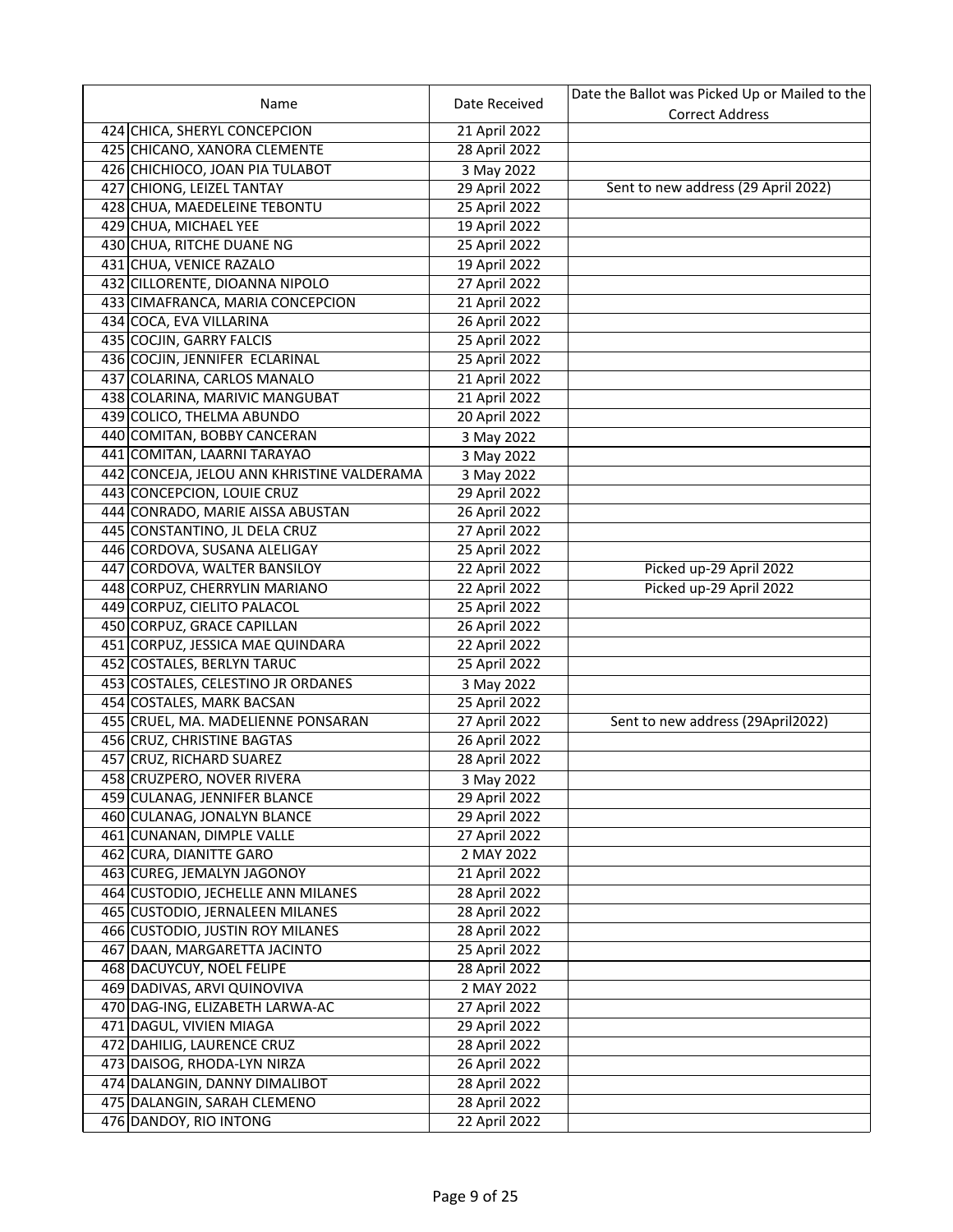|                                        |               | Date the Ballot was Picked Up or Mailed to the |
|----------------------------------------|---------------|------------------------------------------------|
| Name                                   | Date Received | <b>Correct Address</b>                         |
| 477 DANGO, JEPSON MANDIN               | 2 MAY 2022    |                                                |
| 478 DANGO, MARIJOY CALAMBA             | 2 MAY 2022    |                                                |
| 479 DANIPOG, RONALD DANGATAN           | 26 April 2022 |                                                |
| 480 DANO, CASEY MAE PAQUIBOT           | 25 April 2022 |                                                |
| 481 DANO, MICHELLE PAQUIBOT            | 26 April 2022 |                                                |
| 482 DANO, V. BERT FLORES               | 25 April 2022 |                                                |
| 483 DARIA, MAGNO JR. BARCELONIA        | 14 April 2022 | Picked up - 29 April 2022                      |
| 484 DAROY, FHEBBY GUIEB                | 25 April 2022 |                                                |
| 485 DATILES, DYAN DICHOSA              | 27 April 2022 |                                                |
| 486 DAVID, CHRISTIAN PILLAS            | 28 April 2022 |                                                |
| 487 DAYTE, ISAH TUMALA                 | 25 April 2022 |                                                |
| 488 DAZ, RACHEL ARAO                   | 25 April 2022 |                                                |
| 489 DE CHAVEZ, BENJOE DE ARO           | 27 April 2022 | Sent to new address (29 April 2022)            |
| 490 DE FIESTA, TIMOTHY JOHN SANDICO    | 3 May 2022    |                                                |
| 491 DE GUZMAN, PERSEY JANE ADVINCULA   | 27 April 2022 |                                                |
| 492 DE GUZMAN, TRICIA ROCHELLE MALBAS  | 28 April 2022 |                                                |
| 493 DE GUZMAN, VICENTE VERGARA         | 22 April 2022 |                                                |
| 494 DE JESUS, ALBERTO BATAS            | 21 April 2022 |                                                |
| 495 DE JESUS, JOAN DANISH ANICA MEMPIN | 22 April 2022 |                                                |
| 496 DE LA CRUZ, LOURDES MINERVA        | 25 April 2022 |                                                |
| 497 DE LARA, MADONNA PATACSIL          | 28 April 2022 |                                                |
| 498 DE LARA, MARLENE PEREZ             | 20 April 2022 |                                                |
| 499 DE LARA, RONALD AMANTE             | 27 April 2022 |                                                |
| 500 DE LEON, JOANN DAVID               | 25 April 2022 |                                                |
| 501 DE LOS REYES, RENNIER GUADINES     | 25 April 2022 |                                                |
| 502 DE LOS SANTOS, MA. LOURDES COLLADO | 2 MAY 2022    |                                                |
| 503 DE LUMEN, JERMAINE VALENCIA        | 29 April 2022 |                                                |
| 504 DE OCAMPO, MARY JOY DIDULO         | 27 April 2022 |                                                |
| 505 DEGOMA, PAMELA ANCENO              | 21 April 2022 |                                                |
| 506 DEJONG, MARY CLARIFE JADAP         | 25 April 2022 |                                                |
| 507 DEL MUNDO, ROLANDO FERNANDO        | 28 April 2022 |                                                |
| 508 DEL MUNDO, ROMA CRUZ               | 28 April 2022 |                                                |
| 509 DEL MUNO, ERWIN ROMMEL FACUNDO     | 26 April 2022 |                                                |
| 510 DEL ROSARIO, JAYSON LACSON         | 28 April 2022 |                                                |
| 511 DELA CRUZ, JANET BAYAN             | 26 April 2022 |                                                |
| 512 DELA CRUZ, JOSUA REX ROMBAOA       | 2 MAY 2022    |                                                |
| 513 DELA CRUZ, NANCY BRON              | 26 April 2022 |                                                |
| 514 DELA MERCED, JENNY QUIJALVO        | 28 April 2022 |                                                |
| 515 DELA PENA, GINA GARADO             | 3 May 2022    |                                                |
| 516 DELA PEÑA, JONATHAN CURRAY         | 28 April 2022 |                                                |
| 517 DELA PENA, RENATO JR. LOCQUIAO     | 3 May 2022    |                                                |
| 518 DELENA, ANNA LORRAINE MERCADO      | 27 April 2022 |                                                |
| 519 DELFIN, JOSH SAMONTE               | 28 April 2022 |                                                |
| 520 DELFIN, NORIEN KARLO SAMONTE       | 28 April 2022 |                                                |
| 521 DELFIN, CHRISTY SAMONTE            | 28 April 2022 |                                                |
| 522 DELGADO, LIBERTY FE TAMPOS         | 3 May 2022    |                                                |
| 523 DELMA, LEAH POYAOAN                | 25 April 2022 |                                                |
| 524 DELOS REYES, CYRIL HOPE MUSIN      | 21 April 2022 |                                                |
| 525 DELOS REYES, JIEZELLE DIAZ         | 25 April 2022 |                                                |
| 526 DELOS REYES, JOHN JAIRRE DIAZ      | 25 April 2022 |                                                |
| 527 DELOS REYES, RONALD BASIT          | 25 April 2022 |                                                |
| 528 DELOS REYES, SHIELLA LUPENA        | 21 April 2022 |                                                |
| 529 DELOS SANTOS, ANTHONY ASILUM       | 3 May 2022    |                                                |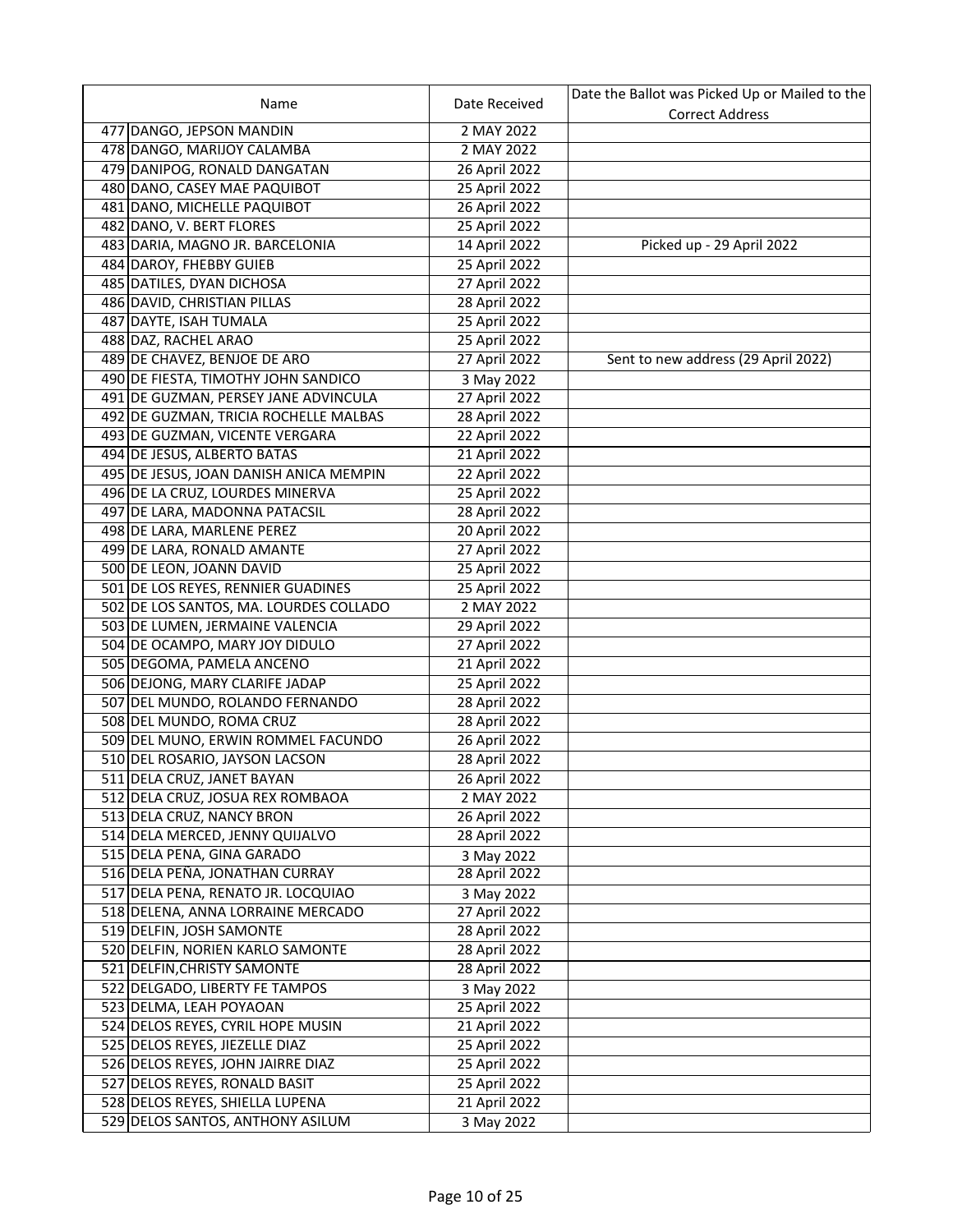|                                      |                                | Date the Ballot was Picked Up or Mailed to the |
|--------------------------------------|--------------------------------|------------------------------------------------|
| Name                                 | Date Received                  | <b>Correct Address</b>                         |
| 530 DELOS SANTOS, FLOR DEL MUNDO     | 2 MAY 2022                     |                                                |
| 531 DELOS SANTOS, RONNIE NAMOCATCAT  | 29 April 2022                  |                                                |
| 532 DEQUIN, ALANO CAÑETE             | 2 MAY 2022                     |                                                |
| 533 DEQUIN, ALONA BAGARINAO          | 2 MAY 2022                     |                                                |
| 534 DESCALZO, MARIA KHATLYN HERRERA  | 21 April 2022                  |                                                |
| 535 DESIAR, SHERLYN MAE BENIDO       | 25 April 2022                  |                                                |
| 536 DESIAR, SHERWIN ACOSTA           | 25 April 2022                  |                                                |
| 537 DESULLAN, HUBERT EMMANUEL HIJADA | 25 April 2022                  |                                                |
| 538 DIAZ, MICHELLE NAVA              | 2 MAY 2022                     |                                                |
| 539 DIAZ, PETER JAY BALONDO          | 2 MAY 2022                     |                                                |
| 540 DILAG, LYNDALE CARIAL            | 22 April 2022                  |                                                |
| 541 DIMAANO, ARIEL HERNANDEZ         | 3 May 2022                     |                                                |
| 542 DIMAANO, ARIELA ANN NEBRIJA      | 3 May 2022                     |                                                |
| 543 DINGLASAN, EFREN MARASIGAN       | 28 April 2022                  |                                                |
| 544 DIZON, ROMMEL BALBOA             | 2 MAY 2022                     |                                                |
| 545 DIZON, ROSALYN TOBIAS            | 20 April 2022                  |                                                |
| 546 DOMANTAY, FLORENCE JUMILLA       | 29 April 2022                  |                                                |
| 547 DONOR, EDMON GIVERO              | 28 April 2022                  |                                                |
| 548 DONTOGAN, BEVERLY MIGUEL         | 29 April 2022                  |                                                |
| 549 DONTOGAN, DEXTER DOUGLAS         | 29 April 2022                  |                                                |
| 550 DOROY, JONER VINCENT ALQUIZALAS  | 25 April 2022                  |                                                |
| 551 DOTIMAS, JOHN ERIC GABRIEL       | 2 MAY 2022                     |                                                |
| 552 DUMBAB, VOCK DEO MACUSI          | 28 April 2022                  |                                                |
| 553 DUMOT, ELMER JR. CUARIO          | 25 April 2022                  |                                                |
| 554 DUPILAS, RAPLH KENNETH MARIANO   | 21 April 2022                  |                                                |
| 555 DURAN, ELRICO PAULO BLANCAFLOR   | 2 MAY 2022                     |                                                |
| 556 DURAN, IRENE MARTINEZ            | 27 April 2022                  |                                                |
| 557 EBALAN, RICAFLOR CUNANAN         | 25 April 2022                  |                                                |
| 558 EBALAN, SAIMER TUASON            | 25 April 2022                  |                                                |
| 559 EGAR, MARICAR SERRANO            | 27 April 2022                  |                                                |
| 560 ELIEZER, TEZEL POSTER            | 22 April 2022                  | Picked up-3 May 2022                           |
| 561 EMBILE, JULIA VASQUEZ            | 19 April 2022                  |                                                |
| 562 ENDAYA, JOHN ANTHONY ISAIS       | 3 May 2022                     |                                                |
| 563 ENDAYA, KATHLEEN JOYCE BEREDO    | 26 April 2022                  |                                                |
| 564 ENGEG, STANLEY MACHES            | 22 April 2022                  |                                                |
| 565 ENICEO, EDILBERTO JR. AREVALO    | 22 April 2022                  |                                                |
| 566 ENOPIA, MONALIZA CASING          | 27 April 2022                  |                                                |
| 567 ENRIQUEZ, JENNY BELL LAZO        | 14 April 2022                  |                                                |
| 568 ENRIQUEZ, MARK FLAVIANO          | 27 April 2022                  |                                                |
| 569 ENRIQUEZ, RONTGEN DE VERA        | 26 April 2022                  |                                                |
| 570 ENRIQUEZ, VENUS PENA             | 27 April 2022                  |                                                |
| 571 ERES, CHARLIE ESCARTAGINA        | 13 April 2022                  | Sent to new address (28 April 2022)            |
| 572 ESCOBAR, NYMPHA PASCUA           | 19 April 2022                  |                                                |
| 573 ESCOPETE, AGNES SARDANA          | 25 April 2022                  |                                                |
| 574 ESCOPETE, NOEL MENDOZA           |                                |                                                |
| 575 ESCUADRA, MARIA LENNEA RESTOR    | 25 April 2022<br>19 April 2022 |                                                |
| 576 ESGUERRA, HANNA LYN HORA         | 21 April 2022                  |                                                |
| 577 ESGUERRA, SHIELLA MENDEZ         | 2 MAY 2022                     |                                                |
| 578 ESPANOLA, CHRISTIAN JAY SANCHEZ  | 25 April 2022                  |                                                |
|                                      |                                |                                                |
| 579 ESPERANZA, RICHARD INGARAN       | 21 April 2022                  |                                                |
| 580 ESPINO, ANGELITO CHAVEZ          | 22 April 2022                  |                                                |
| 581 ESPIRITU, DINAH LUCERO           | 21 April 2022                  | Sent to new address (22 April 2022)            |
| 582 ESPIRITU, ELEANOR IGNACIO        | 3 May 2022                     |                                                |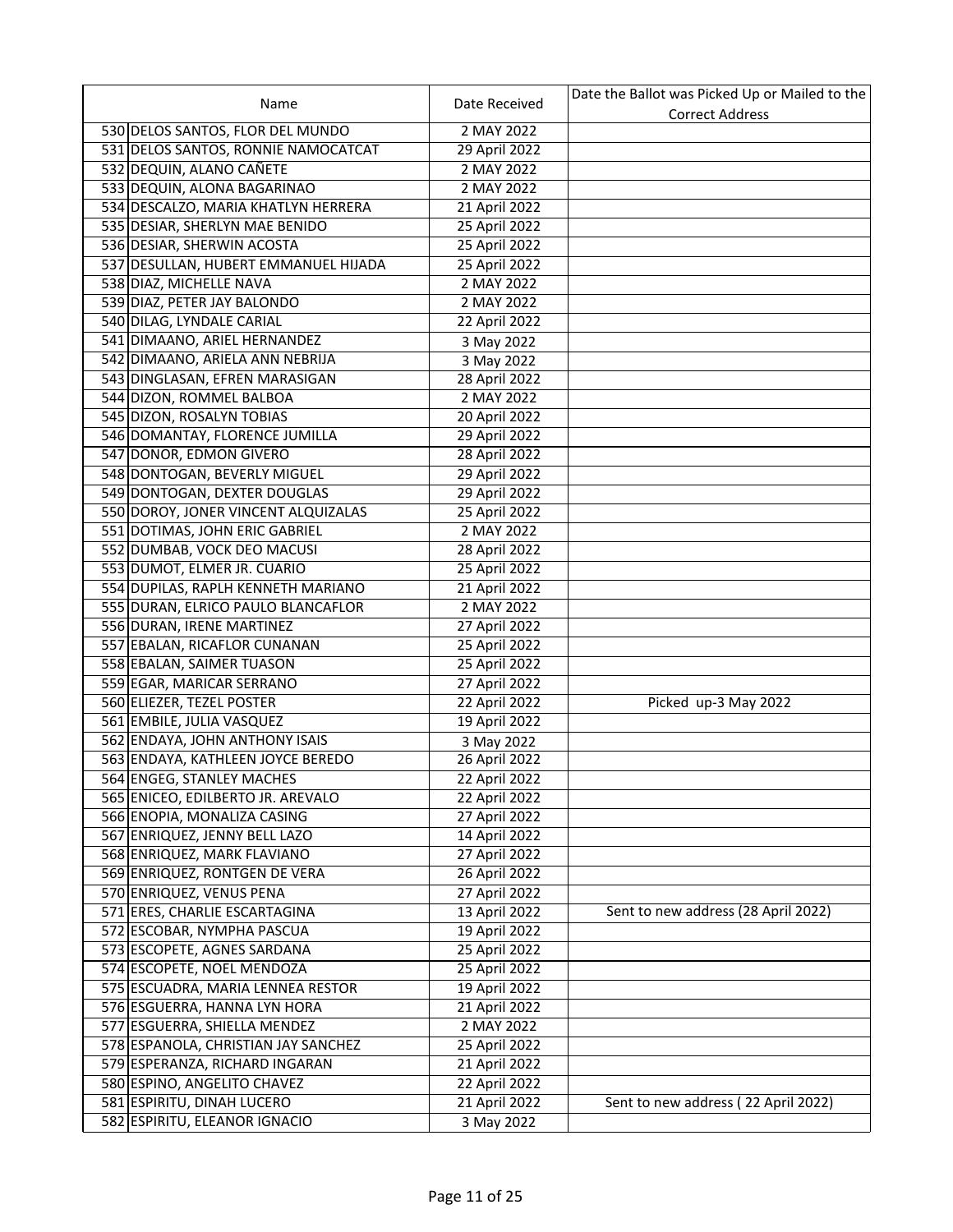|                                      |               | Date the Ballot was Picked Up or Mailed to the |
|--------------------------------------|---------------|------------------------------------------------|
| Name                                 | Date Received | <b>Correct Address</b>                         |
| 583 ESPIRITU, MARY JANE TIONGSON     | 25 April 2022 |                                                |
| 584 ESPIRITU, SATURNINO REYES        | 25 April 2022 |                                                |
| 585 ESPISO, ROSALIE PAMADO           | 25 April 2022 |                                                |
| 586 ESPOLITA, ELVIS MACALDO          | 2 MAY 2022    |                                                |
| 587 ESTACIO, DENNIS ARABA            | 2 MAY 2022    |                                                |
| 588 ESTACIO, MELINDA VIVIT           | 2 MAY 2022    |                                                |
| 589 ESTEVES, HONEY BOY ESTRADA       | 22 April 2022 | Picked-up (30 April 2022)                      |
| 590 ESTEVES, WARLIE ABANO            | 26 April 2022 |                                                |
| 591 ESTIGOY, ALFIE LAPINAS           | 29 April 2022 |                                                |
| 592 ESTOPACE, LOIDA BALLADARES       | 25 April 2022 |                                                |
| 593 ESTOPACE, NESTOR PARAS           | 25 April 2022 |                                                |
| 594 ESTOPACE, NESTOR PARAS           | 25 April 2022 |                                                |
| 595 ESTRADA, RICARDO JR. SANTOS      | 29 April 2022 |                                                |
| 596 ESTRELLA, ALELIE JOY RAMIREZ     | 29 April 2022 |                                                |
| 597 ESTRELLER, CHANDA ONDEZ          | 28 April 2022 |                                                |
| 598 EVALAROZA, MA CARLA ABUEVA       | 29 April 2022 |                                                |
| 599 EWAY, JOSHUA REY ROMERO          | 22 April 2022 |                                                |
| 600 FABROS, JUAN JR. GAMIS           | 3 May 2022    |                                                |
| 601 FARIN, CATHERINE TAPIA           | 26 April 2022 |                                                |
| 602 FARIN, MICHELLE TAPIA            | 26 April 2022 |                                                |
| 603 FAT, MYLYN AMATORIO              | 3 May 2022    |                                                |
| 604 FAUNI, LEROY DE CASTRO           | 29 April 2022 |                                                |
| 605 FERNANDEZ, EDMUND CAYAO          | 26 April 2022 |                                                |
| 606 FERNANDEZ, ELIZABETH BUCAD       | 26 April 2022 |                                                |
| 607 FERNANDEZ, ELMER PANGAN          | 3 May 2022    |                                                |
| 608 FERNANDEZ, FIANINA RUZ BALDO     | 25 April 2022 |                                                |
| 609 FERNANDEZ, GOWIN RUZ BALDO       | 25 April 2022 |                                                |
| 610 FERNANDEZ, JEMALOU REGALADO      | 29 April 2022 |                                                |
| 611 FERNANDEZ, JOAHNA SACMAN         | 2 MAY 2022    |                                                |
| 612 FERNANDEZ, LOURDES LEYES         | 3 May 2022    |                                                |
| 613 FERNANDEZ, VIVIAN BALDO          | 25 April 2022 |                                                |
| 614 FERRER, ALMA SARMIENTO           | 26 April 2022 | Sent to new address (2 May 2022)               |
| 615 FERRER, KIM GABAYERON            | 25 April 2022 |                                                |
| 616 FERRER, LEA MARIE MANCIO         | 2 MAY 2022    |                                                |
| 617 FLAKE, MARILYN PINSAN            | 22 April 2022 |                                                |
| 618 FLORES, DENESA MARIE DALIDA      | 27 April 2022 |                                                |
| 619 FLORES, JAYSON TRIAS             | 22 April 2022 |                                                |
| 620 FLORES, JESUSA LUARDO            | 3 May 2022    |                                                |
| 621 FLORES, MARJORIE MANLONGAT       | 28 April 2022 |                                                |
| 622 FLORES, MARY CONCEPCION MENDOZA  | 29 April 2022 |                                                |
| 623 FLORES, NOLI FRANCISCO           | 29 April 2022 |                                                |
| 624 FLOREZ, JONALIANE MEACH STA. ANA | 29 April 2022 |                                                |
| 625 FORTALEZA, RENEE FARRALES        | 28 April 2022 |                                                |
| 626 FORTALEZA, REUEL CAYKEP          | 28 April 2022 |                                                |
| 627 FRANCISCO, EIDREF CAINE ESTAREZ  | 28 April 2022 |                                                |
| 628 FRANCISCO, RAMYR ERMINO          | 2 MAY 2022    |                                                |
| 629 FUENTES, DENNIS                  | 20 April 2022 |                                                |
| 630 FUENTES, JAN RENZ PUDADERA       | 20 April 2022 |                                                |
| 631 GADDI, DONNABEL BERMOSA          | 29 April 2022 |                                                |
| 632 GADIANO, JOEJIE CHAN             | 3 May 2022    |                                                |
| 633 GALERA, MELANIE BOLADOLA         | 28 April 2022 |                                                |
| 634 GALIMBA, JOY GONZAGA             | 25 April 2022 |                                                |
| 635 GALIZA, ELWIN CHESTER ALONZO     | 25 April 2022 |                                                |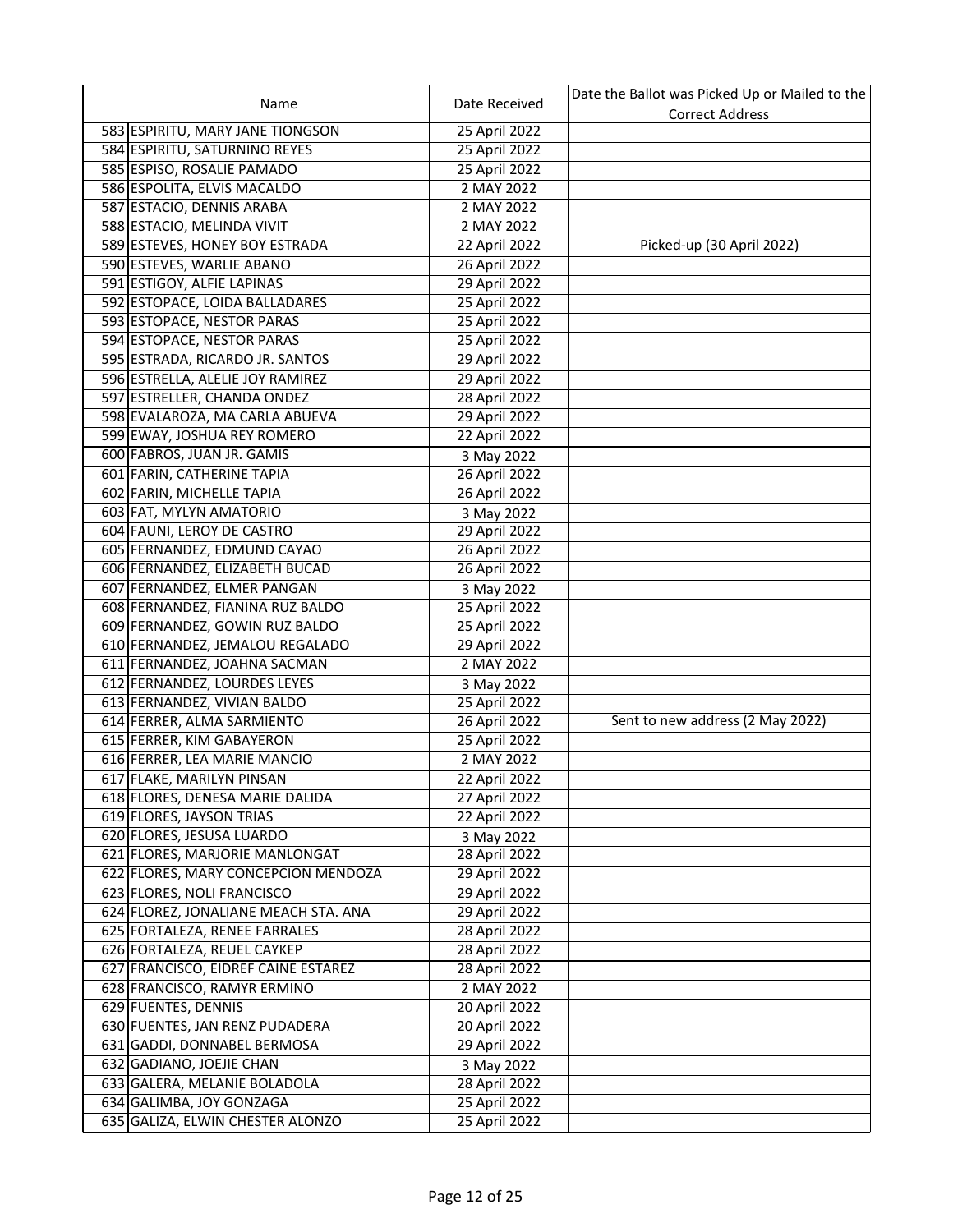|                                                             |               | Date the Ballot was Picked Up or Mailed to the |
|-------------------------------------------------------------|---------------|------------------------------------------------|
| Name                                                        | Date Received | <b>Correct Address</b>                         |
| 636 GALLEGO, EDWIN CASTILLO                                 | 2 MAY 2022    |                                                |
| 637 GAMALO, MARK EDWARSON AREJOLA                           | 28 April 2022 |                                                |
| 638 GAMALO, ROSALYN PALMERS                                 | 28 April 2022 |                                                |
| 639 GAMATAN, RONALDO GAMOTEA                                | 26 April 2022 |                                                |
| 640 GAMUTIN, RODNEY VILLANUEVA                              | 20 April 2022 | Picked up-23 April 2022                        |
| 641 GANGE, PAUL LAWRENCE BROAS                              | 28 April 2022 |                                                |
| 642 GANTE, JUN MARK SENADOS                                 | 28 April 2022 |                                                |
| 643 GARCIA, DAVID JOSEPH ARAGON                             | 2 MAY 2022    |                                                |
| 644 GARCIA, EUGENE TUBERA                                   | 25 April 2022 |                                                |
| 645 GARCIA, JAY AR CABUSO                                   | 20 April 2022 | Sent to new address - 26APril2022              |
| 646 GARCIA, JISELLE DELA CRUZ                               | 29 April 2022 |                                                |
| 647 GARRIDO, ABNER CORPUZ                                   | 28 April 2022 |                                                |
| 648 GARRIDO, ROCHE NALICA                                   | 28 April 2022 |                                                |
| 649 GASCON, ARNOLD ANDRES                                   | 25 April 2022 |                                                |
| 650 GASPAR, CLIFORD ESTEPA                                  | 2 MAY 2022    |                                                |
| 651 GASPAR, EMELINDA EVANGELISTA                            | 2 MAY 2022    |                                                |
| 652 GATDULA, EMAN YGLESIAS                                  | 28 April 2022 |                                                |
| 653 GATON, LOIDA PINEDA                                     | 25 April 2022 |                                                |
| 654 GATUS, CHRISTINE JOY GATILAGO                           | 29 April 2022 |                                                |
| 655 GAZA, ELMER BAGSIT                                      | 28 April 2022 |                                                |
| 656 GEGAJO, JOANNE MARISE AYO                               | 28 April 2022 |                                                |
| 657 GERAPUSCO, CHRIS JERRARD LORENZO                        | 28 April 2022 |                                                |
| 658 GINEZ, MICHAEL MARCOS                                   | 28 April 2022 |                                                |
| 659 GLAVEZ, BUENAVENTURA JR. TALUB                          | 28 April 2022 |                                                |
|                                                             |               |                                                |
| 660 GLORIA, GLENNA TOLENTINO<br>661 GLORIA, JENIELYN LULONG | 25 April 2022 |                                                |
|                                                             | 25 April 2022 |                                                |
| 662 GOC, MARITES CAGUIMBAL                                  | 2 MAY 2022    |                                                |
| 663 GONZALES, CHARITY BARRERA                               | 2 MAY 2022    |                                                |
| 664 GONZALES, EMILY REGINIO                                 | 3 May 2022    |                                                |
| 665 GONZALES, FLORENCIA MAGPANTAY                           | 2 MAY 2022    |                                                |
| 666 GONZALES, GEORGE JR. DE JESUS                           | 3 May 2022    |                                                |
| 667 GONZALES, GIGI SERAMINES                                | 25 April 2022 |                                                |
| 668 GONZALES, JORIZ ZAFRA                                   | 26 April 2022 | Sent to new address - 26APril2022              |
| 669 GONZALES, MARGARET LANGCAYAS                            | 25 April 2022 | Sent to new address - 26APril2022              |
| 670 GONZALES, NICKIE RYAN VALLE                             | 22 April 2022 |                                                |
| 671 GONZALES, WARREN CHRISTIAN                              | 26 April 2022 |                                                |
| 672 GOZARIN, MARLITO REALCO                                 | 26 April 2022 |                                                |
| 673 GRANADO, EVERGRACE RAMOS                                | 3 May 2022    |                                                |
| 674 GUERRERO, DENNIS MAGTAGNOB                              | 25 April 2022 |                                                |
| 675 GUERRERO, ZARLENE LIBRANDA                              | 25 April 2022 |                                                |
| 676 GUEVARRA, RICHILDA SALARIA                              | 2 MAY 2022    |                                                |
| 677 GUILLENA, JETHRA GUANTERO                               | 25 April 2022 |                                                |
| 678 GUILLENA, RENE LABITA                                   | 25 April 2022 |                                                |
| 679 GUIMBATAN, CESAR REYNOLD BULAHAO                        | 25 April 2022 |                                                |
| 680 GUINITARAN, RUDOLFO ORILLANEDA                          | 28 April 2022 |                                                |
| 681 GUMAHAD, ANABEL JENOTAN                                 | 29 April 2022 |                                                |
| 682 GUNDA, DENNIS BELILA                                    | 2 MAY 2022    |                                                |
| 683 GUSTILO, MARY JOY RECONES                               | 28 April 2022 |                                                |
| 684 HAEVENS, AIDA CAWAS                                     | 25 April 2022 |                                                |
| 685 HAMTIG, JOANNA KRISTINE QUINAGUTAN                      | 3 May 2022    |                                                |
| 686 HASDRUBAL JR, LEYSON NORELLA                            | 28 April 2022 |                                                |
| 687 HERMOSA, RONALD FLORIDA                                 | 28 April 2022 |                                                |
| 688 HERNAN, JOANA KRIZELLE CARPIO                           | 29 April 2022 |                                                |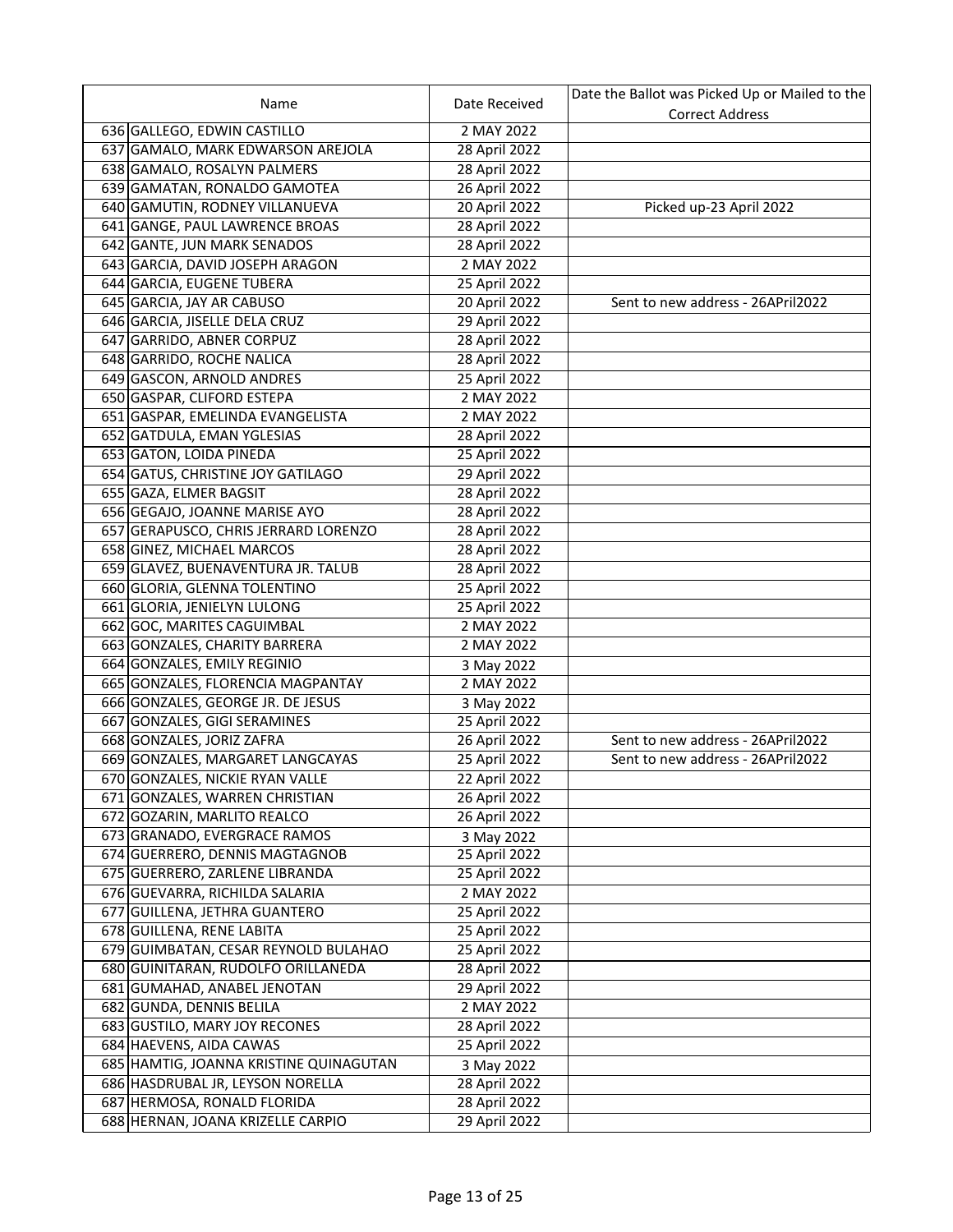|                                   |               | Date the Ballot was Picked Up or Mailed to the |
|-----------------------------------|---------------|------------------------------------------------|
| Name                              | Date Received | <b>Correct Address</b>                         |
| 689 HIGUIT, DENNIS ARANTE         | 26 April 2022 |                                                |
| 690 HIGUIT, MARYGRACE SANDOVAL    | 25 April 2022 |                                                |
| 691 HILARIO, LARRY MAGNO          | 25 April 2022 |                                                |
| 692 HO, MARITES ALIPOYO           | 22 April 2022 |                                                |
| 693 HORTALEZA, SEVERINA MEJIAS    | 28 April 2022 |                                                |
| 694 IBIS, LORETA BOTARDO          | 29 April 2022 |                                                |
| 695 ICUSPIT, HELEN DELA RIMA      | 3 May 2022    |                                                |
| 696 IDAYAN, CATHERINE BALO        | 29 April 2022 |                                                |
| 697 IDAYAN, REG DWIGHT OBTIAR     | 28 April 2022 |                                                |
| 698 IDOS, GUILLERMO JACINTO       | 3 May 2022    |                                                |
| 699 IDOS, ROMMEL MELENDEZ         | 28 April 2022 |                                                |
| 700 IGAR, JULES MAGALLONES        | 2 MAY 2022    |                                                |
| 701   IGNACIO, MERIZZEL ESPINA    | 2 MAY 2022    |                                                |
| 702 INAYAT, CHRISHA EVES VALDEZ   | 3 May 2022    |                                                |
| 703 INAYAT, ERICA CLARICE VALDEZ  | 3 May 2022    |                                                |
| 704 INAYAT, IRIS JAMIE VALDEZ     | 3 May 2022    |                                                |
| 705 INAYAT, JOCELYN VALDEZ        | 3 May 2022    |                                                |
| 706 INGLES, ERNIE MATBAGAN        | 29 April 2022 |                                                |
| 707 ISICAN, JO-AN DUGAO           | 29 April 2022 |                                                |
| 708 JAMERO, JOVEN JOJO PORTACION  | 28 April 2022 |                                                |
| 709 JAMILON, RUZEL GARCIA         | 20 April 2022 |                                                |
| 710 JAMORA, JOEY JALECO           | 28 April 2022 |                                                |
| 711 JAPLOS, RONIE VERGARA         | 28 April 2022 |                                                |
| 712 JAPONES, AKEMI JHAN MAGNO     | 28 April 2022 |                                                |
| 713 JARLIGO, ALBERT EDROSO        | 25 April 2022 |                                                |
| 714 JARLIGO, MARIA OPHELIA DUENAS | 25 April 2022 |                                                |
| 715 JAVIER, JEMMA TUAZON          | 28 April 2022 |                                                |
| 716 JAVIER, KENJAN                | 28 April 2022 |                                                |
| 717 JAYSON, CIRILO BRYAN VELASCO  | 25 April 2022 |                                                |
| 718 JOAQUIN, RYAN SABAREZ         | 28 April 2022 |                                                |
| 719 JOHNSTON, EVELYN BUENCILLO    | 25 April 2022 |                                                |
| 720 JORDAO, GLAIZA MAE CAJALNE    | 28 April 2022 |                                                |
| 721 JORDAO, GLORIA CAJALNE        | 28 April 2022 |                                                |
| 722 JORDAO, MARK ARVIN CAJALNE    | 3 May 2022    |                                                |
| 723 JUAREZ, MARVIN SIAPNO         | 28 April 2022 |                                                |
| 724 JUMADIAO, JOJO JAIME CUI      | 26 April 2022 |                                                |
| 725 JUMAWAN, LEDA LYNETTE RESTON  | 3 May 2022    |                                                |
| 726 JUMAWAY, CHERYL RENDON        | 25 April 2022 |                                                |
| 727 JUNGCO, THEDDA ESMAMA         | 29 April 2022 |                                                |
| 728 KING, MARIA ELISA JONSON      | 28 April 2022 |                                                |
| 729 LABADIA, GLENN HABLO          | 2 MAY 2022    |                                                |
| 730 LACANALALE, ALEKSANDR AFUANG  | 25 April 2022 |                                                |
| 731 LACESTE, RAYMUND LEGHID       | 25 April 2022 |                                                |
| 732 LACSON, MARY DIANA CARDIENTE  | 25 April 2022 |                                                |
| 733 LAGANSOA, HAZEL CARMONA       | 29 April 2022 |                                                |
| 734 LAGASCA, JENNIFER GONZALES    | 2 MAY 2022    |                                                |
| 735 LAGO, IVY ORTIZ               | 2 MAY 2022    |                                                |
| 736 LAGO, RAFAEL JOHN JURILLA     | 2 MAY 2022    |                                                |
| 737 LAGUNDI, ROSE-AN AGOTO        | 28 April 2022 |                                                |
| 738 LAMANG, RIEZEL CALIDAN        | 28 April 2022 |                                                |
| 739 LAM-OSEN, ROSE BULAM-O        | 2 MAY 2022    |                                                |
| 740 LANAQUE, EVELYN MARTEA        | 2 MAY 2022    |                                                |
| 741 LANGNGAG, HAYDEE WACNANG      | 29 April 2022 |                                                |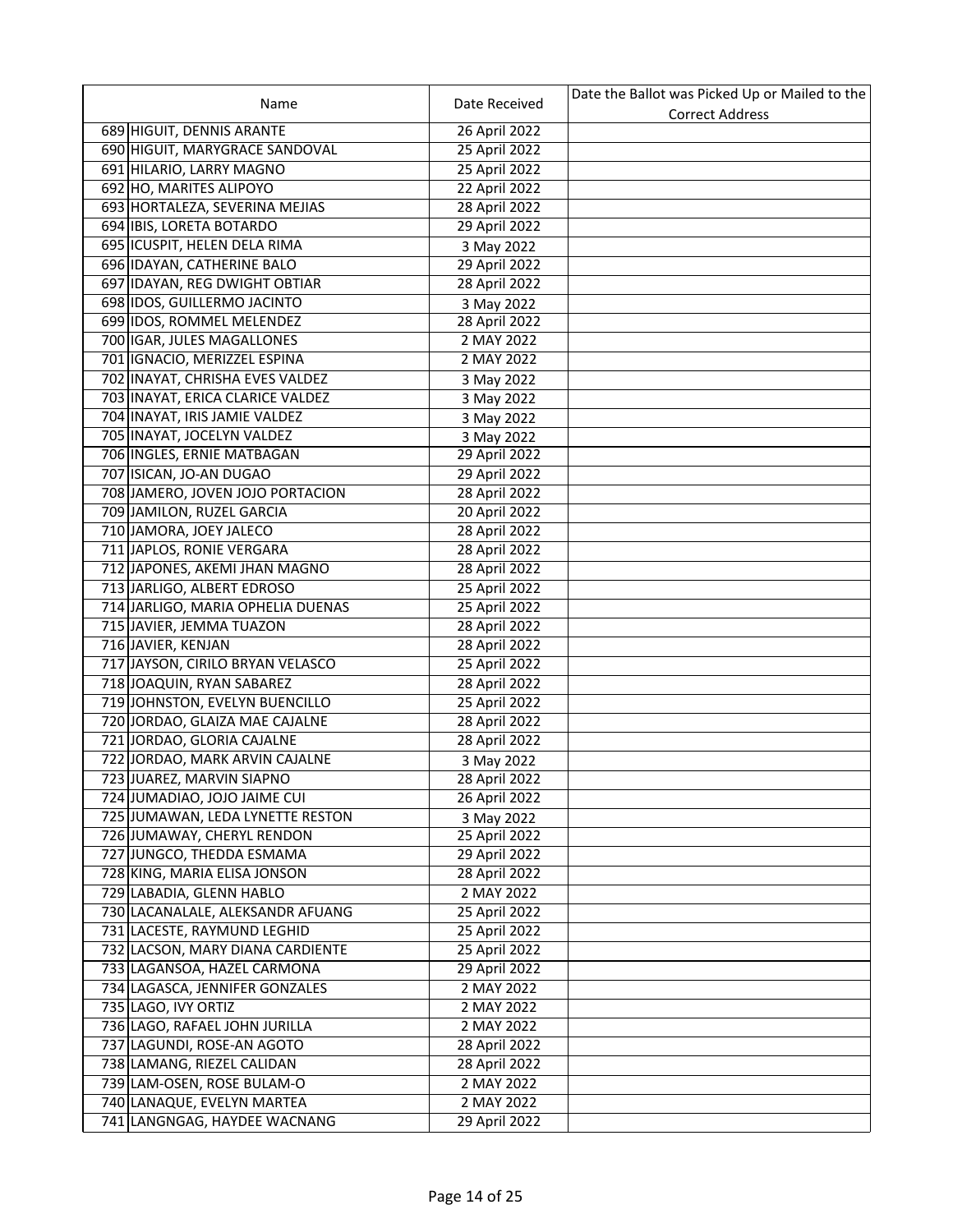|                                     |               | Date the Ballot was Picked Up or Mailed to the |
|-------------------------------------|---------------|------------------------------------------------|
| Name                                | Date Received | <b>Correct Address</b>                         |
| 742 LAPLANA, ROWENA CARPENA         | 25 April 2022 |                                                |
| 743 LAUIGAN, JANICE MARAYAG         | 21 April 2022 |                                                |
| 744 LAURETA, EDLEN ABENES           | 3 May 2022    |                                                |
| 745 LAUSA, MARIBEL ALFAR            | 28 April 2022 |                                                |
| 746 LAVIDES, JOHN LEXTER LASQUETY   | 2 MAY 2022    |                                                |
| 747 LAWAS, ADRIAN GORRE             | 25 April 2022 |                                                |
| 748 LAWAS, MARY JOY MANULAT         | 25 April 2022 |                                                |
| 749 LAYAO, LANY MANTILING           | 3 May 2022    |                                                |
| 750 LAYNO, LUCHIE SEBIAL            | 28 April 2022 |                                                |
| 751 LAZARO, SHARON DEI VERA         | 27 April 2022 |                                                |
| 752 LAZATIN, DIANA JEAN SARMIENTO   | 25 April 2022 |                                                |
| 753 LENTEJAS, JOSITO JR VERSOZA     | 28 April 2022 |                                                |
| 754 LEONAR, KAREN IMAÑAGA           | 29 April 2022 |                                                |
| 755 LERON, ROSE ANN CALUPIG         | 28 April 2022 |                                                |
| 756 LIGAN, NORA ONGUE               | 2 MAY 2022    |                                                |
| 757 LIGUTOM, GUMERCINDO JR. DINSAY  | 25 April 2022 |                                                |
| 758 LIMETA, AIREEN LEABAN           | 26 April 2022 |                                                |
| 759 LIMETA, ALVIN DE CHAVENUEZ      | 26 April 2022 |                                                |
| 760 LIMOS, REYNALDA GARCIA          | 29 April 2022 |                                                |
| 761 LINGANAY, DANILO TEVES          | 28 April 2022 |                                                |
| 762 LINO, JANET PALDO               | 2 MAY 2022    |                                                |
| 763 LIQUIGAN, MENARD QUINAY         | 20 April 2022 |                                                |
| 764 LISTANA, ARIES CLEMENTE I LIMON | 26 April 2022 |                                                |
| 765 LIWAG, VENUS PACIA              | 27 April 2022 |                                                |
| 766 LIZARDO, ROMEL BUTENG           | 26 April 2022 | Sent to new address (29 April 2022)            |
| 767 LLAGAS, ALELIE LAMITAN          | 28 April 2022 |                                                |
| 768 LLANES, DEXTER DWIGHT VILLA     | 28 April 2022 |                                                |
| 769 LOCUTAN, ARIEL BUASEN           | 26 April 2022 |                                                |
| 770 LOPEZ, JEAN SENO                | 20 April 2022 |                                                |
| 771 LUCAS, ELDAN ROSQUETA           | 3 May 2022    |                                                |
| 772 LUNA, DIOSAVENUEL GLEAN         | 26 April 2022 |                                                |
| 773 LUNA, DONATO PABLO              | 28 April 2022 |                                                |
| 774 LUSUNG, JOEY MANDAP             | 25 April 2022 |                                                |
| 775 LUZON, ARGEL JOSEPH BULOS       | 28 April 2022 |                                                |
| 776 MABILANGAN, LIZA OÑA            | 25 April 2022 |                                                |
| 777 MABILANGAN, ZION PETER OÑA      | 25 April 2022 |                                                |
| 778 MACADAEG, BENJIE SOSA           | 3 May 2022    |                                                |
| 779 MACALALAG, KEN ANTHONY CADIZ    | 26 April 2022 | Sent to new address (2 May 2022)               |
| 780 MACATANGAY, MARK JOSUA ESTEBAN  | 21 April 2022 |                                                |
| 781 MACOY, GERALD BAYRAN            | 2 MAY 2022    |                                                |
| 782 MADIAM, GLORIA DIRECTO          | 2 MAY 2022    |                                                |
| 783 MADIAM, NOEL DE VERA            | 2 MAY 2022    |                                                |
| 784 MAGAT, REGLETTA SASAN           | 28 April 2022 |                                                |
| 785 MAGPANTAY, ANGELA BANAAG        | 27 April 2022 |                                                |
| 786 MAHINAY, MAY ANN THERESE        | 29 April 2022 |                                                |
| 787 MAHINAY, TRESTAN COLICO         | 29 April 2022 |                                                |
| 788 MAKINANO, KRISTY PAREJO         | 26 April 2022 |                                                |
| 789 MAKINANO, LHERIO VERGARA        | 26 April 2022 |                                                |
| 790 MAKIPUTIN, JOYME SULTAN         | 27 April 2022 |                                                |
| 791 MALANA, ELCZAR FAJARDO          | 28 April 2022 |                                                |
| 792 MALANG, DAISY DUTERTE           | 26 April 2022 |                                                |
| 793 MALANUM, TOMAS ESTAYO           | 28 April 2022 |                                                |
| 794 MALAPITAN, ANOLFO JR. MAULI     | 28 April 2022 |                                                |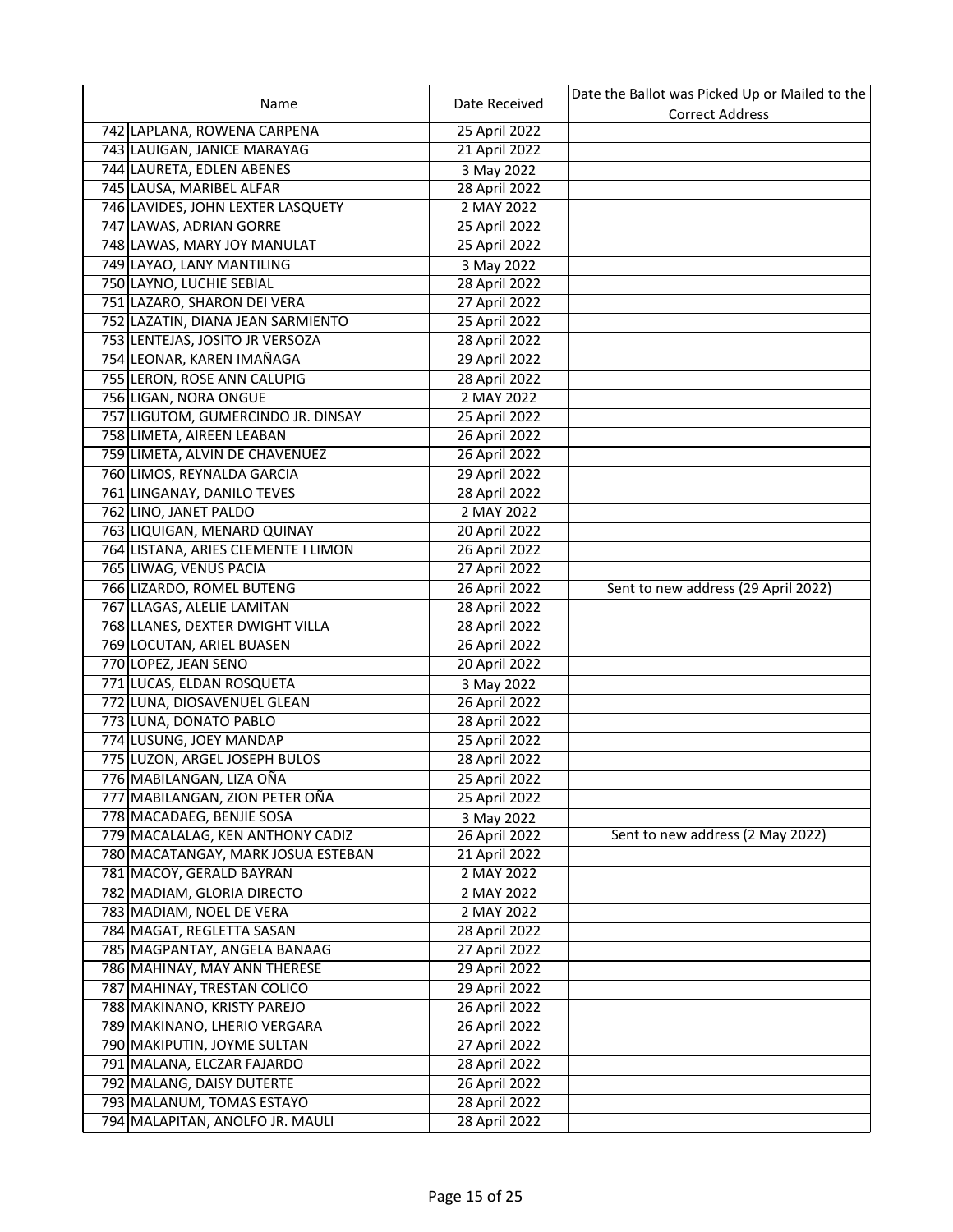|                                          |               | Date the Ballot was Picked Up or Mailed to the |
|------------------------------------------|---------------|------------------------------------------------|
| Name                                     | Date Received | <b>Correct Address</b>                         |
| 795 MALAPITAN, JOHN MARK PUSAG           | 3 May 2022    |                                                |
| 796 MALAQUE, SALOME DOLIENTE             | 25 April 2022 |                                                |
| 797 MALINAO, MICHELL CAALIM              | 26 April 2022 |                                                |
| 798 MALLARI, EDWIN UY                    | 3 May 2022    |                                                |
| 799 MALLORCA, ROMARIE TEDIONG            | 28 April 2022 |                                                |
| 800 MALONZO, MA. TOSCA CAMILLE PRUDENCIO | 3 May 2022    |                                                |
| 801 MALUYA, RIZA SONTOUSIDAD             | 2 MAY 2022    |                                                |
| 802 MAMALAYAN, JHANICE GUBAC             | 3 May 2022    |                                                |
| 803 MAMALAYAN, JUAN VILLANUEVA           | 26 April 2022 |                                                |
| 804 MAMARIL, JEFFREY MANUEL              | 25 April 2022 |                                                |
| 805 MANABAT, MARILOU LACANLALE           | 27 April 2022 |                                                |
| 806 MANAEG, RICHARD ONTE                 | 27 April 2022 |                                                |
| 807 MANALO, DAN AINIEL FERRER            | 29 April 2022 |                                                |
| 808 MANDADO, LIEZEL DUCAS                | 29 April 2022 |                                                |
| 809 MANGLAO, ISRAEL OLEA                 | 29 April 2022 |                                                |
| 810 MANGNAYE, WENNIE CONCEPCION          | 28 April 2022 |                                                |
| 811 MANGUSIN, MARYVEL PARAS              | 3 May 2022    |                                                |
| 812 MANIPUD, GLORIA LINDAIN              | 22 April 2022 |                                                |
| 813 MANLUTAC, MARICEL NUESTRO            | 20 April 2022 |                                                |
| 814 MANOSCA, ANGELICA CRUZ               | 25 April 2022 |                                                |
| 815 MANSET, ALVIN MALOLES                | 20 April 2022 |                                                |
| 816 MANSETA, JOY ESPEDILLA               | 20 April 2022 |                                                |
| 817 MANUEL, MAXIMIN MATA                 | 2 MAY 2022    |                                                |
| 818 MANZANO, CHERRIE ANN BORRES          | 25 April 2022 |                                                |
| 819 MANZANO, LUZVIMINDA DOMINGO          | 26 April 2022 | Picked up - 2 May 2022                         |
| 820 MAPANGDOL, KEVIN JEFFERSON ANGAYEN   | 19 April 2022 |                                                |
| 821 MARA, ANA MARIE SAMARRO              | 14 April 2022 |                                                |
| 822 MARANAN, LENILYN LAYLO               | 3 May 2022    |                                                |
| 823 MARANETA, RODERICK AQUINO            | 22 April 2022 |                                                |
| 824 MARANTAN, IMNAS UTANES               | 3 May 2022    |                                                |
| 825 MARCELLA, EDGARDO POZON              | 25 April 2022 |                                                |
| 826 MARCELLA, ESTER ALMANON              | 25 April 2022 |                                                |
| 827 MARCELO, DIANE MALAPAZ               | 19 April 2022 |                                                |
| 828 MARCIAL, KARLA SEÑAR                 | 21 April 2022 |                                                |
| 829 MARCILLO, LODELIN ANTIPUESTO         | 25 April 2022 |                                                |
| 830 MARIANO, AHIAN TALIGAN               | 20 April 2022 |                                                |
| 831 MARIANO, JOHNRY JUAN                 | 28 April 2022 |                                                |
| 832 MARIANO, MARK ALBINO ALFONSO         | 21 April 2022 | Sent to new address - 29APril2022              |
| 833 MARIANO, MARK JERON ELEFANTE         | 19 April 2022 |                                                |
| 834 MARIANO, MARY ANN CRUZ               | 21 April 2022 |                                                |
| 835 MARIANO, RONIE TADIE                 | 27 April 2022 |                                                |
| 836 MARIANO, SHYRIL MINON                | 19 April 2022 |                                                |
| 837 MARINAS, JENNIFER KATHLEEN RIDULFA   | 21 April 2022 |                                                |
| 838 MARQUEZ, REYMARK BALDEO              | 21 April 2022 |                                                |
| 839 MARTE, JOHN RAYMON FALLER            | 22 April 2022 | Picked up - 29 April 2022                      |
| 840 MARTIJA, MERVIN AGUIRRE              | 26 April 2022 |                                                |
| 841 MARTIN, JAY ANTHONY ALEGRE           | 29 April 2022 |                                                |
| 842 MARTIN, LILY LUCAS                   | 27 April 2022 |                                                |
| 843 MARTINEZ, ANDRO YBAS                 | 28 April 2022 |                                                |
| 844 MARTINEZ, AURORA JANE SANDOVAL       | 28 April 2022 |                                                |
| 845 MATA, KRESTINE ANIKA FERNANDEZ       | 28 April 2022 |                                                |
| 846 MATIBAG, BRIAN KENNETH CANELLADA     | 28 April 2022 |                                                |
| 847 MATIC, GABRIEL STA. MARIA            | 28 April 2022 |                                                |
|                                          |               |                                                |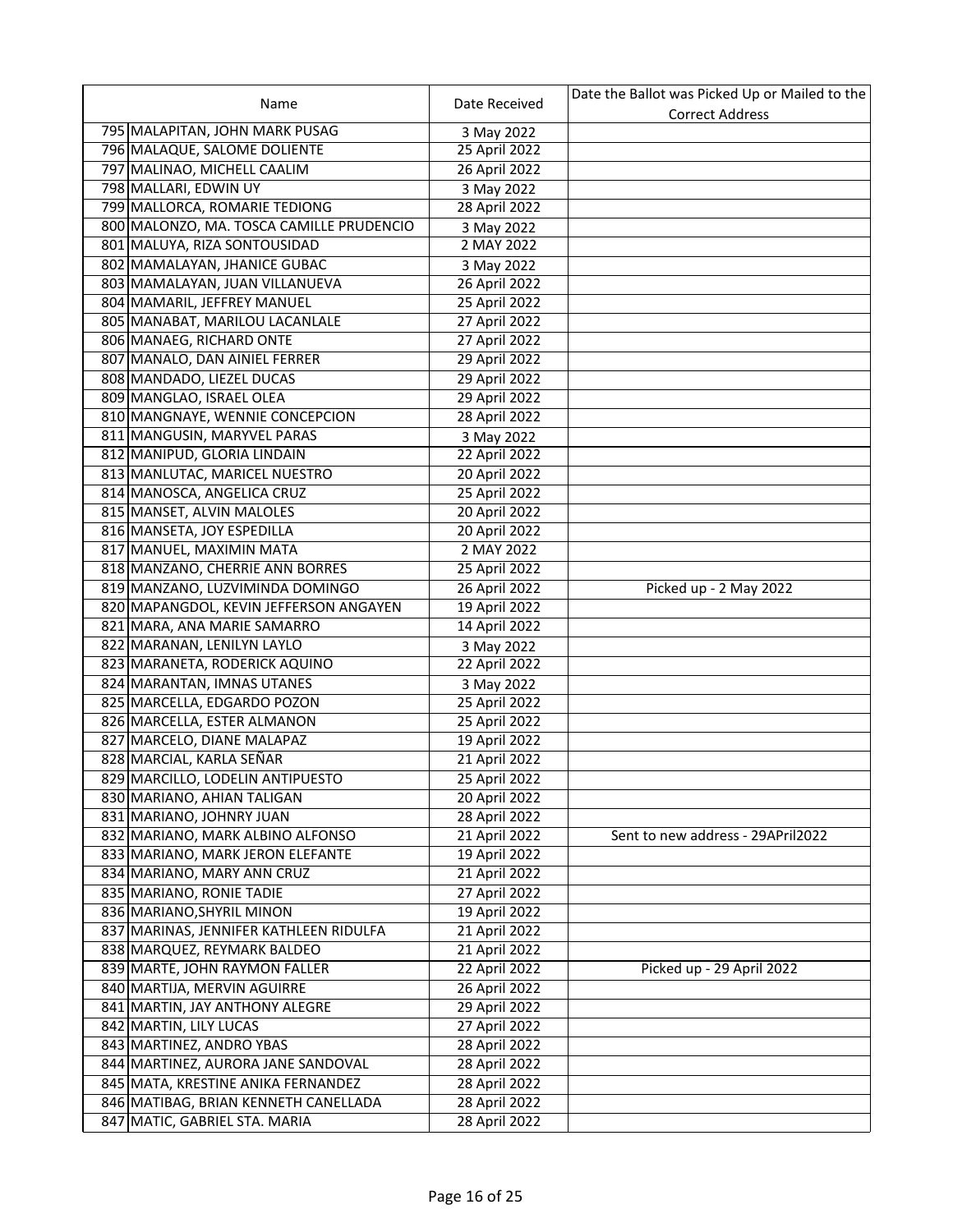|                                        |               | Date the Ballot was Picked Up or Mailed to the |
|----------------------------------------|---------------|------------------------------------------------|
| Name                                   | Date Received | <b>Correct Address</b>                         |
| 848 MATINEZ, FREDIZON TUBAYAN          | 25 April 2022 |                                                |
| 849 MATUNDAN, SHAIRA MARIE             | 3 May 2022    |                                                |
| 850 MATUTE, AIZA JISELLE PEREZ         | 28 April 2022 |                                                |
| 851 MAURI, MELVIN VILLANUEVA           | 29 April 2022 |                                                |
| 852 MAYBUENA, GELMAIN PIDOR            | 3 May 2022    |                                                |
| 853 MAYOR, ROMMEL TONGSON              | 28 April 2022 |                                                |
| 854 MAZA, BARTH BURTON CATYLO          | 22 April 2022 |                                                |
| 855 MAZON, RODLEE BAYACA               | 28 April 2022 |                                                |
| 856 MCDOWELL, LEONORA BARILLA          | 3 May 2022    |                                                |
| 857 MCMILLAN, MELINDA CARPIO           | 2 MAY 2022    |                                                |
| 858 MEDINA, ERIC CARUBIO               | 25 April 2022 |                                                |
| 859 MEDINA, GARILOU INANDAN            | 25 April 2022 |                                                |
| 860 MEJIA, DINA FAJARDO                | 26 April 2022 |                                                |
| 861 MEJIA, PEDRO DESACOLA              | 26 April 2022 |                                                |
| 862 MELCHOR, BIENVENIDO JR. PALARCA    | 2 MAY 2022    |                                                |
| 863 MENDIOLA, ALFIE BUNOD              | 29 April 2022 |                                                |
| 864 MENDOZA, JERICA EVANGELISTA        | 3 May 2022    |                                                |
| 865 MENDOZA, JESUS ARNOLD PAMINTUAN    | 29 April 2022 |                                                |
| 866 MERCADO, CARLITO JR ROCAS          | 29 April 2022 |                                                |
| 867 MERCADO, JOHN ALEXIES DAVID        | 26 April 2022 |                                                |
| 868 MERTO, JHON RYAN DAJON             | 26 April 2022 |                                                |
| 869 MESA, ROY TIRADO                   | 26 April 2022 |                                                |
| 870 MESIAS, ALEX DELALAMON             | 29 April 2022 |                                                |
| 871 MESIAS, MARGORIE CASIÑO            | 28 April 2022 |                                                |
|                                        |               |                                                |
| 872 MESSIONA, ESTHER MONGCUPA          | 29 April 2022 |                                                |
| 873 MIARAL, CAROLYN CARIASO            | 21 April 2022 |                                                |
| 874 MIJARES, DIGNA BRON                | 26 April 2022 | Pick-up on 29 April 2022                       |
| 875 MINA, NECITAS AYUDAN               | 25 April 2022 |                                                |
| 876 MINA, ZOLETA MAJABA                | 25 April 2022 |                                                |
| 877 MIRAFLOR, JULIUS OSCAR ALCORAN     | 2 MAY 2022    |                                                |
| 878 MIRANDA, JHYLYNN PALAZON           | 28 April 2022 |                                                |
| 879 MIRANDA, ROBERTO DE GUZMAN         | 20 April 2022 |                                                |
| 880 MOJICA, MARIAN HERNANDEZ           | 27 April 2022 |                                                |
| 881 MOLERO, JANELLE BERNADINE RICO     | 27 April 2022 |                                                |
| 882 MOLINA, DAISY TANTOY               | 28 April 2022 |                                                |
| 883 MOLOBOCO, MARIA MICHELLE ARROGANTE | 28 April 2022 |                                                |
| 884 MOLOBOCO, RONALD MORA              | 28 April 2022 |                                                |
| 885 MONANA, MA. CONCEPCION NIEVES      | 27 April 2022 |                                                |
| 886 MONARES, MAYLENE OCAMPO            | 28 April 2022 |                                                |
| 887 MONFIERO, ANTONIETA ABAPO          | 2 MAY 2022    |                                                |
| 888 MONJE, FRANCISCO JR MADRIAGA       | 3 May 2022    |                                                |
| 889 MONTALBO, ANN CHRISTINE PONCE      | 28 April 2022 | Sent to new address (2 May 2022)               |
| 890 MONTANEZ, NANCY MANAOG             | 29 April 2022 |                                                |
| 891 MONTEAGUDO, ROSEMARIE PASCUAL      | 27 April 2022 |                                                |
| 892 MONTEAGUDO, WINNIEFREDO MANTARING  | 27 April 2022 |                                                |
| 893 MONTEMAYOR, MICHELLE RABANAL       | 27 April 2022 |                                                |
| 894 MONTILLA, DELIA ANDALES            | 25 April 2022 |                                                |
| 895 MORAL, ROLANDO JR. BALICHA         | 21 April 2022 | pick up - 26 April 2022                        |
| 896 MUGOY, SOCORRO LEYNES              | 25 April 2022 |                                                |
| 897 MUÑOZ, JENNY MENDOZA               | 2 MAY 2022    |                                                |
| 898 NACES, MICHAEL LUZANO              | 28 April 2022 |                                                |
| 899 NACES, ROSA CONSUELO PACULANANG    | 28 April 2022 |                                                |
| 900 NAKAJIMA, GRACELYN PANUGALING      | 29 April 2022 |                                                |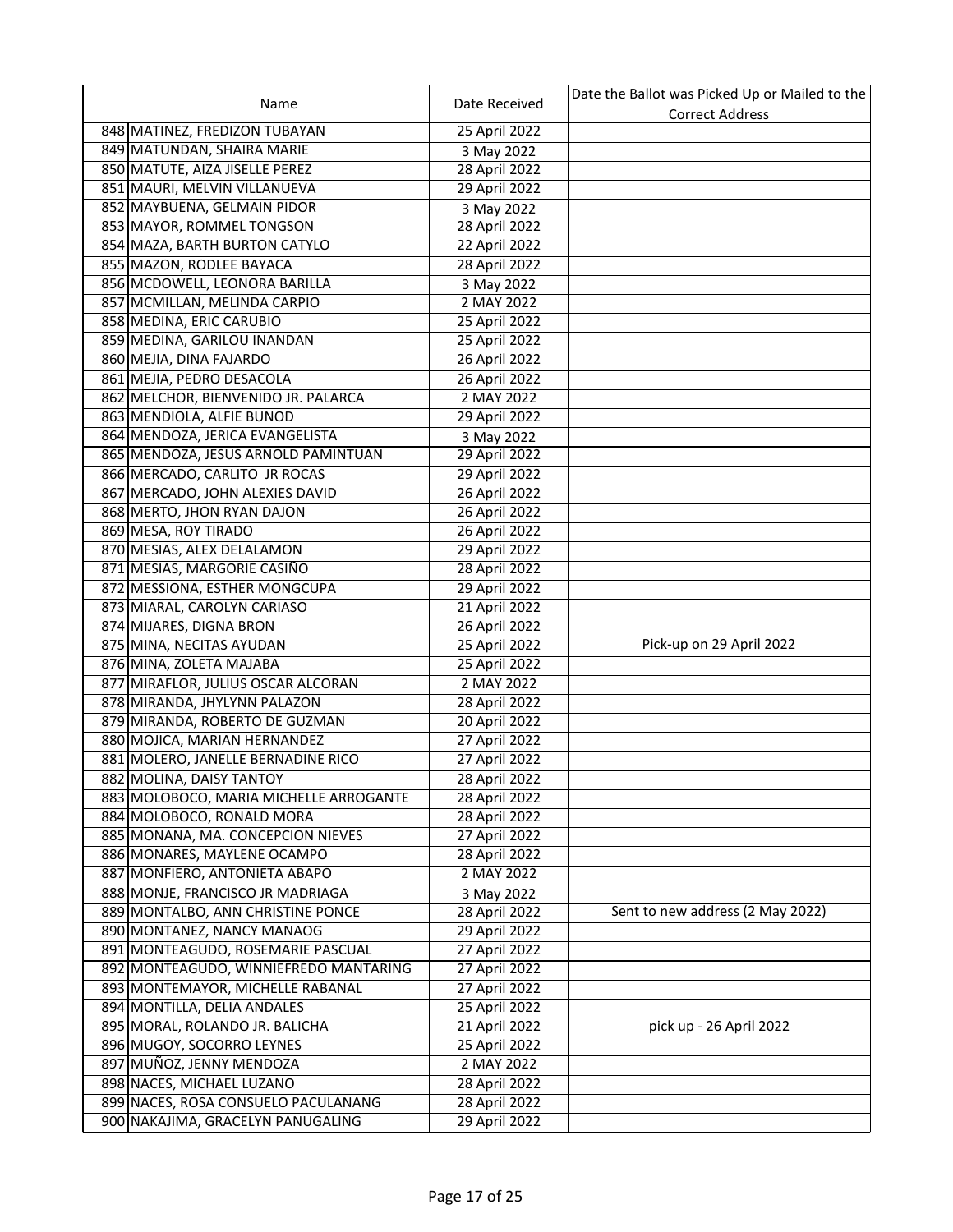|                                        |               | Date the Ballot was Picked Up or Mailed to the |
|----------------------------------------|---------------|------------------------------------------------|
| Name                                   | Date Received | <b>Correct Address</b>                         |
| 901 NAPOD, BLESSY PRUDENTE             | 2 MAY 2022    |                                                |
| 902 NARANJO, ANGELITO LINAZA           | 28 April 2022 |                                                |
| 903 NARANJO, RICHILDA LATORRE          | 28 April 2022 |                                                |
| 904 NATE, ARNOLD ROGELIO               | 25 April 2022 |                                                |
| 905 NAVAL, RHEA CASTRO                 | 28 April 2022 |                                                |
| 906 NAVARRO, CHRISTINE MAE SUNGAHID    | 2 MAY 2022    |                                                |
| 907 NAVARRO, MARIA SOLEDAD UNABIA      | 2 MAY 2022    |                                                |
| 908 NAVARRO, MARILOU MONTEVERDE        | 29 April 2022 | PICK-UP - 03 MAY 2022                          |
| 909 NAVASQUEZ, MARIBETH TORRES         | 3 May 2022    |                                                |
| 910 NAZARIO, BECIEL RUAZOL             | 2 MAY 2022    |                                                |
| 911 NEFFE, FERDINAND DELMO             | 25 April 2022 |                                                |
| 912 NEMENZO, MARY CRISTY TAUTOAN       | 2 MAY 2022    |                                                |
| 913 NENE, ARAVENNA AMIHAN              | 25 April 2022 |                                                |
| 914 NEPACENA, DINDO MEJIA              | 3 May 2022    |                                                |
| 915 NIEVERAS, DELMER SOTELO            | 21 April 2022 |                                                |
| 916 NIGOS, NIÑO MUNAR                  | 29 April 2022 |                                                |
| 917 NOBLE, KING HAROLD FLORES          | 25 April 2022 |                                                |
| 918 NULUD, CAROLINE FELIPE             | 26 April 2022 |                                                |
| 919 NUNEZ, VIRGILIO JR APLAON          | 3 May 2022    |                                                |
| 920 NUZA, REX VILLANUEVA               | 2 MAY 2022    |                                                |
| 921 OBAFIAL, ARVIE GONZALBO            | 3 May 2022    |                                                |
| 922 OBAFIAL, DONALD ALTAMIA            | 28 April 2022 |                                                |
| 923 OBAR, JEANETTE JABAT               | 25 April 2022 |                                                |
| 924 OBLEA, RODELIO LIPIT               | 27 April 2022 |                                                |
| 925 OCAMPO, GEM ANTOINETTE TIU         | 28 April 2022 |                                                |
| 926 ODIO, GEMMA PEDROSO                | 3 May 2022    |                                                |
| 927 ODTONAN, JUN CHRISTIAN NUEVO       | 2 MAY 2022    |                                                |
| 928 ODTUHAN, DULCE CORAZON QUIBAEL     | 25 April 2022 |                                                |
| 929 OGAYON, BEATRICE BAAUTISTA         | 25 April 2022 |                                                |
| 930 OJANO, CHIRYL BROQUEZA             | 20 April 2022 |                                                |
| 931 OLAC-OLAC, WARREN LICMO            | 28 April 2022 |                                                |
| 932 OLASIMAN, JONARD DELAN             | 2 MAY 2022    |                                                |
| 933 OLINARES, KAMALA RAQUEPO           | 3 May 2022    |                                                |
| 934 OLINO, BERNADETTE SALUMBIDES       | 25 April 2022 |                                                |
| 935 OLITA, JOEPHEL QUIATZON            | 3 May 2022    |                                                |
| 936 OLIVIA, LIEZEL NATIVIDAD           | 29 April 2022 |                                                |
| 937 OMAMBAC, CRIZELDA DESPI            | 28 April 2022 |                                                |
| 938 OMPALING, MARIA SEVERINA DELA CRUZ | 2 MAY 2022    |                                                |
| 939 OMPALING, NOEMI DELA CRUZ          | 2 MAY 2022    |                                                |
| 940 OPINA, MONINA QUIAMBAO             | 25 April 2022 |                                                |
| 941 ORAIZ, FRANKLIN MIOLE              | 27 April 2022 |                                                |
| 942 ORDANES, RAYMOND SALVADOR          | 3 May 2022    |                                                |
| 943 ORGANO, DOMINGA OTINGUEY           | 27 April 2022 |                                                |
| 944 ORGANO, MATEO LIWAN                | 27 April 2022 |                                                |
| 945 ORPIANO, JULIO DELA CRUZ           | 25 April 2022 |                                                |
| 946 ORTAL, KENNETH LAYAOEN             | 2 MAY 2022    |                                                |
| 947 ORTEGA, JASMINE LOVE DALISAY       | 25 April 2022 |                                                |
| 948 ORTEGA, SEVERINA DALISAY           | 25 April 2022 |                                                |
| 949 ORTIZ, JOHN CONRAD GAMBOA          | 28 April 2022 |                                                |
| 950 OSANO, JOSE MUYCO                  | 26 April 2022 |                                                |
| 951 OYOG, GERARDO RAEL                 | 2 MAY 2022    |                                                |
| 952 PABLO, DANILLO JR BONDOC           | 2 MAY 2022    |                                                |
| 953 PABLO, JULIET JANSON               | 29 April 2022 |                                                |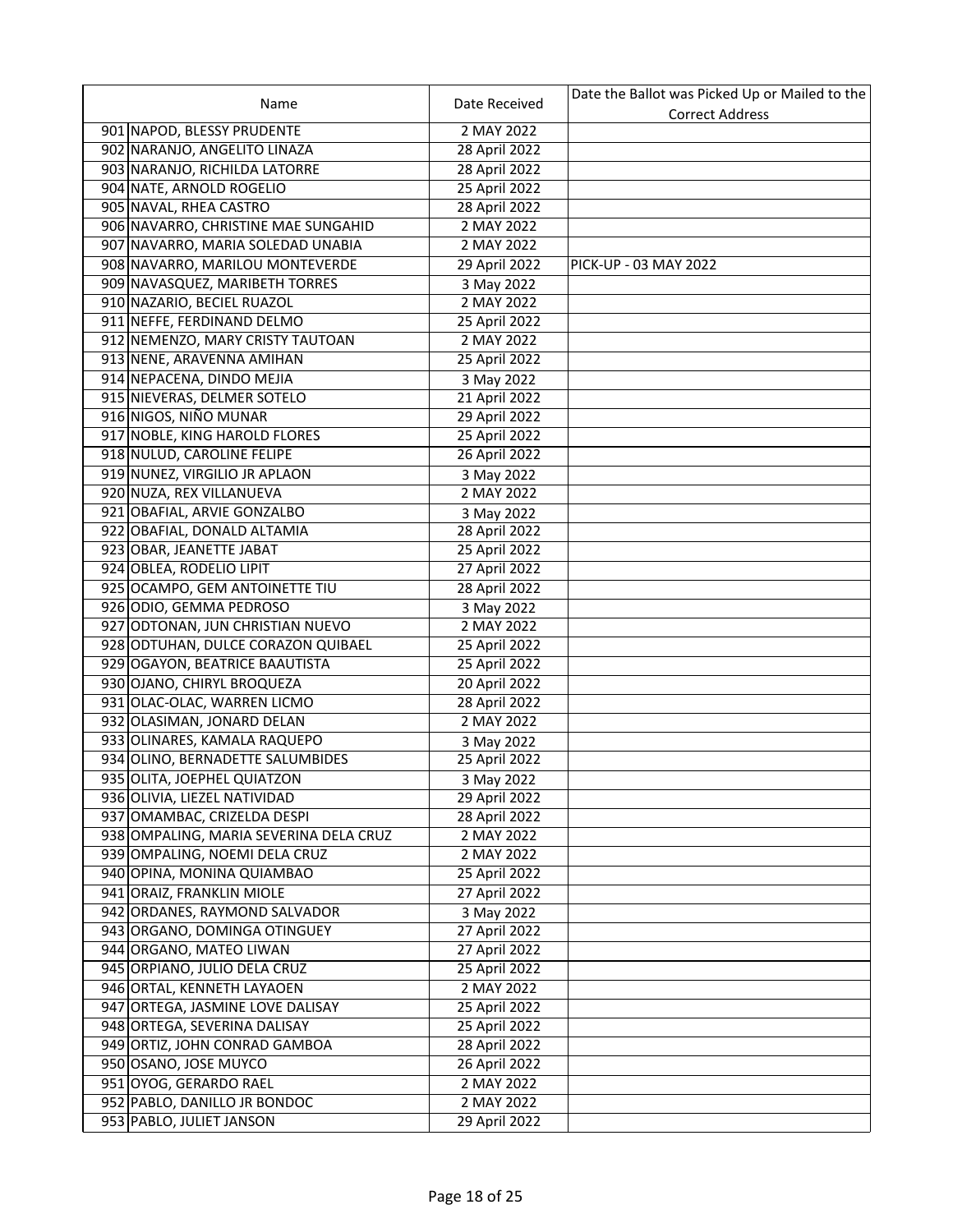|                                         |               | Date the Ballot was Picked Up or Mailed to the |
|-----------------------------------------|---------------|------------------------------------------------|
| Name                                    | Date Received | <b>Correct Address</b>                         |
| 954 PABLO, ROBERT PRADO                 | 29 April 2022 |                                                |
| 955 PADER, CANDICE MELISSANDE ANDO      | 21 April 2022 |                                                |
| 956 PADRE, EUGENIO HADAP                | 21 April 2022 | Sent to new address (29 April 2022)            |
| 957 PAGLINGAYEN, EDWIN GUATATO          | 25 April 2022 |                                                |
| 958 PAGLINGAYEN, LEEN DANOLE            | 25 April 2022 |                                                |
| 959 PAHAMOTANG, JOBNIGO DAROY           | 3 May 2022    |                                                |
| 960 PAKINGAN, JEMY SY                   | 3 May 2022    |                                                |
| 961 PALACIO, MARVEN HITOSIS             | 26 April 2022 |                                                |
| 962 PALADIN, GINA RULLAN                | 3 May 2022    |                                                |
| 963 PALAMING, DAN MARK AFANTE           | 2 MAY 2022    |                                                |
| 964 PALISADA, MARGARET LENY CONSTANTINO | 3 May 2022    |                                                |
| 965 PALIT-ANG STEWART ODERO             | 3 May 2022    |                                                |
| 966 PALMA, GENE DAVID BUNQUIN           | 22 April 2022 |                                                |
| 967 PALOMO, JULIA NOYCHIWENA MANUBAG    | 28 April 2022 |                                                |
| 968 PANCHO, MARILOU CADIZ               | 14 April 2022 |                                                |
| 969 PANDINO, ORLAN ACQUESA              | 28 April 2022 |                                                |
| 970 PANGANIBAN, FRANCO DELA CRUZ        | 2 MAY 2022    |                                                |
| 971 PANGANIBAN, JEVS ANNE DY            | 19 April 2022 |                                                |
| 972 PANGANIBAN, MERLYN DY               | 19 April 2022 |                                                |
| 973 PANGHULAN, FREDDIE RICK MANAOG      | 26 April 2022 |                                                |
| 974 PANGILINAN, JEANNIE LOPEZ           | 14 April 2022 |                                                |
| 975 PANGILINAN, REJEAN LOPEZ            | 25 April 2022 |                                                |
| 976 PANGYARIHAN, DENNIS BANTING         | 21 April 2022 | Sent to new address (28 April 2022)            |
| 977 PANTALEON, RHEVY DOLORIEL           | 3 May 2022    |                                                |
| 978 PANTIG, JOMER LUNA                  | 19 April 2022 |                                                |
| 979 PAREDES, JOVILETH MAE BERNARDO      | 19 April 2022 |                                                |
| 980 PAREJA, MARK GARDOSE                | 28 April 2022 |                                                |
| 981 PARONE, MELINDE GUINMAPANG          | 26 April 2022 |                                                |
| 982 PARTIDO, SHERRY LYN BRAVO           | 3 May 2022    |                                                |
| 983 PARUNGAO, ALEX ISIDRO               | 3 May 2022    |                                                |
| 984 PATINO, DOREEN LUMBU-AN             | 27 April 2022 |                                                |
| 985 PAULE, NOEL INERE                   | 26 April 2022 |                                                |
| 986 PELANDIANA, CHERRYLYN PAMPANGA      | 2 MAY 2022    |                                                |
| 987 PENAFLORIDA, RITCHELLO ALBANA       | 26 April 2022 |                                                |
| 988 PENOLIAR, MEDEL ASUNCION            | 26 April 2022 |                                                |
| 989 PEÑON, JOURNEY MANIPOL              | 2 MAY 2022    |                                                |
| 990 PERALTA, EMMANUEL RAGUINE           | 28 April 2022 |                                                |
| 991 PERALTA, JANE SALON                 | 27 April 2022 |                                                |
| 992 PEREZ, BERNARDO JR. SARMIENTO       | 28 April 2022 |                                                |
| 993 PEREZ, CAMILLE WONG                 | 19 April 2022 |                                                |
| 994 PEREZ, GERALYN ESTIMO               | 28 April 2022 |                                                |
| 995 PEREZ, IAN GENARD ESTIMO            | 28 April 2022 |                                                |
| 996 PEREZ, JOMAR AGUILA                 | 28 April 2022 |                                                |
| 997 PEREZ, NINI LLEVA                   | 27 April 2022 |                                                |
| 998 PEROL, DONNA HULIGANGA              | 28 April 2022 |                                                |
| 999 PEROLINO, JEHANN MITZI LOU ETULDE   | 2 MAY 2022    |                                                |
| 1000 PESCANTE, IVAN BABAYLO             | 25 April 2022 |                                                |
| 1001 PIA, IAN VER PUGAL                 | 28 April 2022 | Sent to new address (2 May 2022)               |
| 1002 PILA, JENNIFER CASTRO              | 2 MAY 2022    |                                                |
|                                         |               |                                                |
| 1003 PINEDA, ARMANDO DAVID              | 25 April 2022 |                                                |
| 1004 PINEDA, MAYLANIE TAMAYO            | 25 April 2022 |                                                |
| 1005 PINEDA, MICHAEL VERDEPRADO         | 2 MAY 2022    |                                                |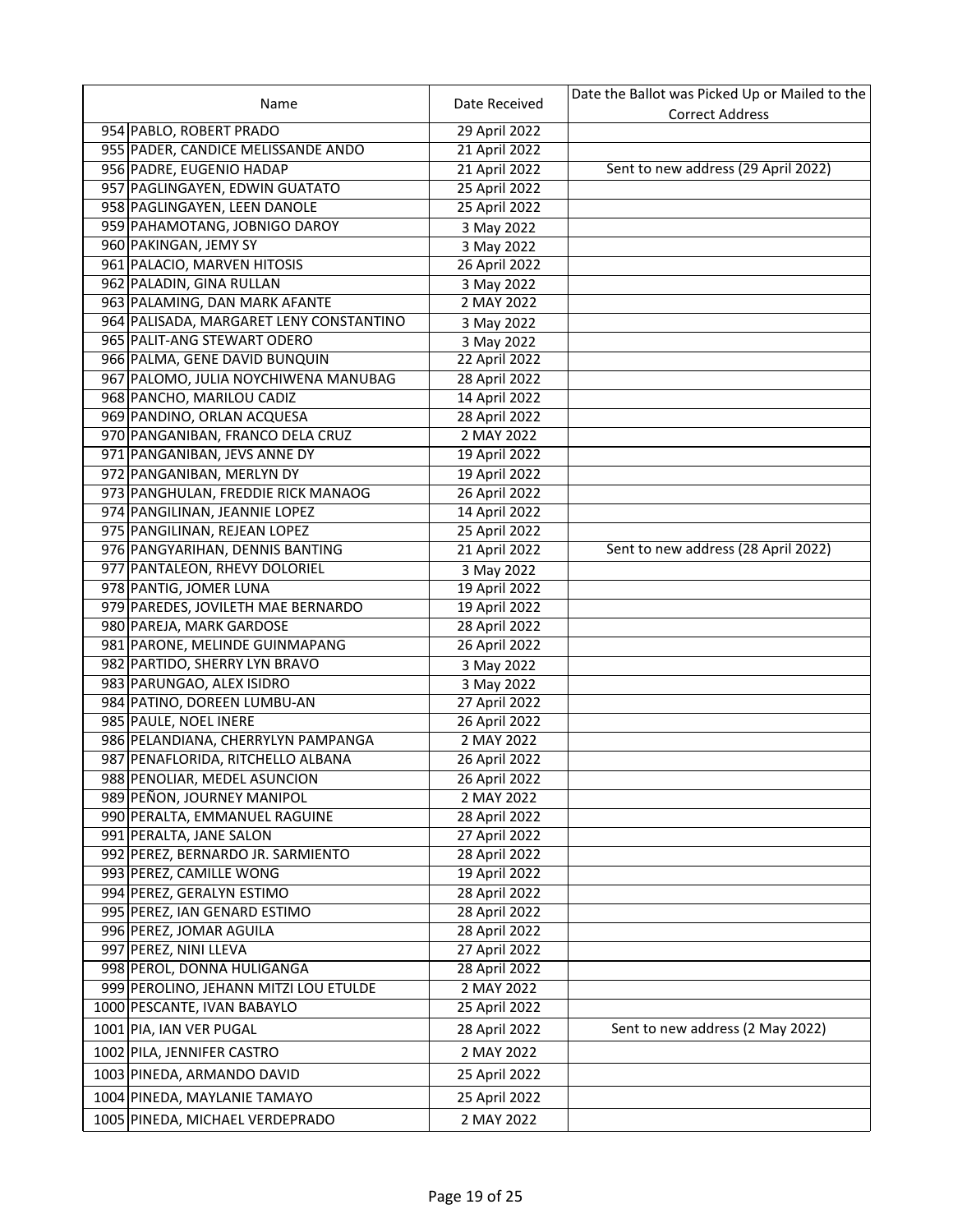| Name                                   | Date Received | Date the Ballot was Picked Up or Mailed to the |
|----------------------------------------|---------------|------------------------------------------------|
|                                        |               | <b>Correct Address</b>                         |
| 1006 PINGOL, MARIA ANGELICA GARCIA     | 28 April 2022 |                                                |
| 1007 PLACIDES, RITCHEL BREQUILLO       | 22 April 2022 | Sent to new address (22 April 2022)            |
| 1008 PLAZA, ELLENITA JUACHON           | 2 MAY 2022    |                                                |
| 1009 PLAZA, QUEENEILYN MANANSALA       | 21 April 2022 |                                                |
| 1010 POLECINA, MABEL SARMIENTO         | 25 April 2022 |                                                |
| 1011 PONDEVIDA, DARWIN PERALTA         | 2 MAY 2022    |                                                |
| 1012 PONSING, DENNIS ERENEO TOLENTINO  | 27 April 2022 |                                                |
| 1013 PORTE, NOEL FRANDO                | 25 April 2022 |                                                |
| 1014 PORTUGAL, LEONARD EVANGELISTA     | 28 April 2022 |                                                |
| 1015 PRADO, MARIO MOLINA               | 25 April 2022 |                                                |
| 1016 PRETAL, RHODORA DACUSCUS          | 20 April 2022 |                                                |
| 1017 PRINCILLO, ANGELO                 | 25 April 2022 |                                                |
| 1018 PRINCILLO, DOMINADOR GALO         | 25 April 2022 |                                                |
| 1019 PURAY, ARDISSA DIANA BAUTISTA     | 3 May 2022    |                                                |
| 1020 PURAY, ELIDO JR AREVALO           | 3 May 2022    |                                                |
| 1021 PUSAG, EMYLO RESURRECCION         | 25 April 2022 |                                                |
| 1022 PUTAL, ROSE CASTILLO              | 28 April 2022 |                                                |
| 1023 QUIDANGEN, TONY ARREOLA           | 29 April 2022 |                                                |
| 1024 QUILAY, REIKA MAE ARIZO           | 25 April 2022 |                                                |
| 1025 QUINTOS, ANGEL BACTAD             | 3 May 2022    |                                                |
| 1026 QUIPONES, SIMEON POLONG           | 28 April 2022 |                                                |
| 1027 QUIQU, RITA MARIBAO               | 27 April 2022 |                                                |
| 1028 QUISMUNDO, JONALYN SOLANO         | 3 May 2022    |                                                |
| 1029 QUISMUNDO, LOGIE MOLATO           | 3 May 2022    |                                                |
| 1030 RABARA, RONALD PATRICIA RABE      | 25 April 2022 |                                                |
| 1031 RABILONA, YANI HOFILEÑA           | 26 April 2022 |                                                |
| 1032 RABIN, ROGARCIANO MADRAZO         | 22 April 2022 |                                                |
| 1033 RABIN, TERESITA DELA PAZ          | 28 April 2022 |                                                |
| 1034 RAFAN, MARIA EDWINA RINGPIS       | 27 April 2022 |                                                |
| 1035 RAGONOT, RICHARD SAMBRANO         | 19 April 2022 |                                                |
| 1036 RAMIREZ, ARVIN VALENCIA           | 25 April 2022 |                                                |
| 1037 RAMIREZ, EMEY ABANILLA            | 29 April 2022 |                                                |
| 1038 RAMIREZ, JULIE ANN PAGTALUNAN     | 25 April 2022 |                                                |
| 1039 RAMIREZ, LORNA BARRAMEDA          | 2 MAY 2022    |                                                |
| 1040 RAMIREZ, MARVIC SALARTIN          | 26 April 2022 |                                                |
| 1041 RAMIREZ, NORMAN HABULIN           | 25 April 2022 |                                                |
| 1042 RAMIREZ, ROMEA MARIE EVARISTO     | 25 April 2022 |                                                |
| 1043 RAMISCAL, KRYSTAL COLLEEN FERRERA | 3 May 2022    |                                                |
| 1044 RAMOS, CAMILLE MANALO             | 26 April 2022 |                                                |
| 1045 RAMOS, JAY ILAGAN                 | 25 April 2022 |                                                |
| 1046 RAMOS, MARIA RONA LYN DAGLE       | 2 MAY 2022    |                                                |
| 1047 RAMOS, RODERICK ARTOS             | 26 April 2022 |                                                |
| 1048 RAMOS, ROMEO BRIONES              | 26 April 2022 |                                                |
| 1049 RAMOS, ROSE ANN VICTORIA          | 28 April 2022 |                                                |
| 1050 RAMOS, WINNIE CABANILLA           | 25 April 2022 |                                                |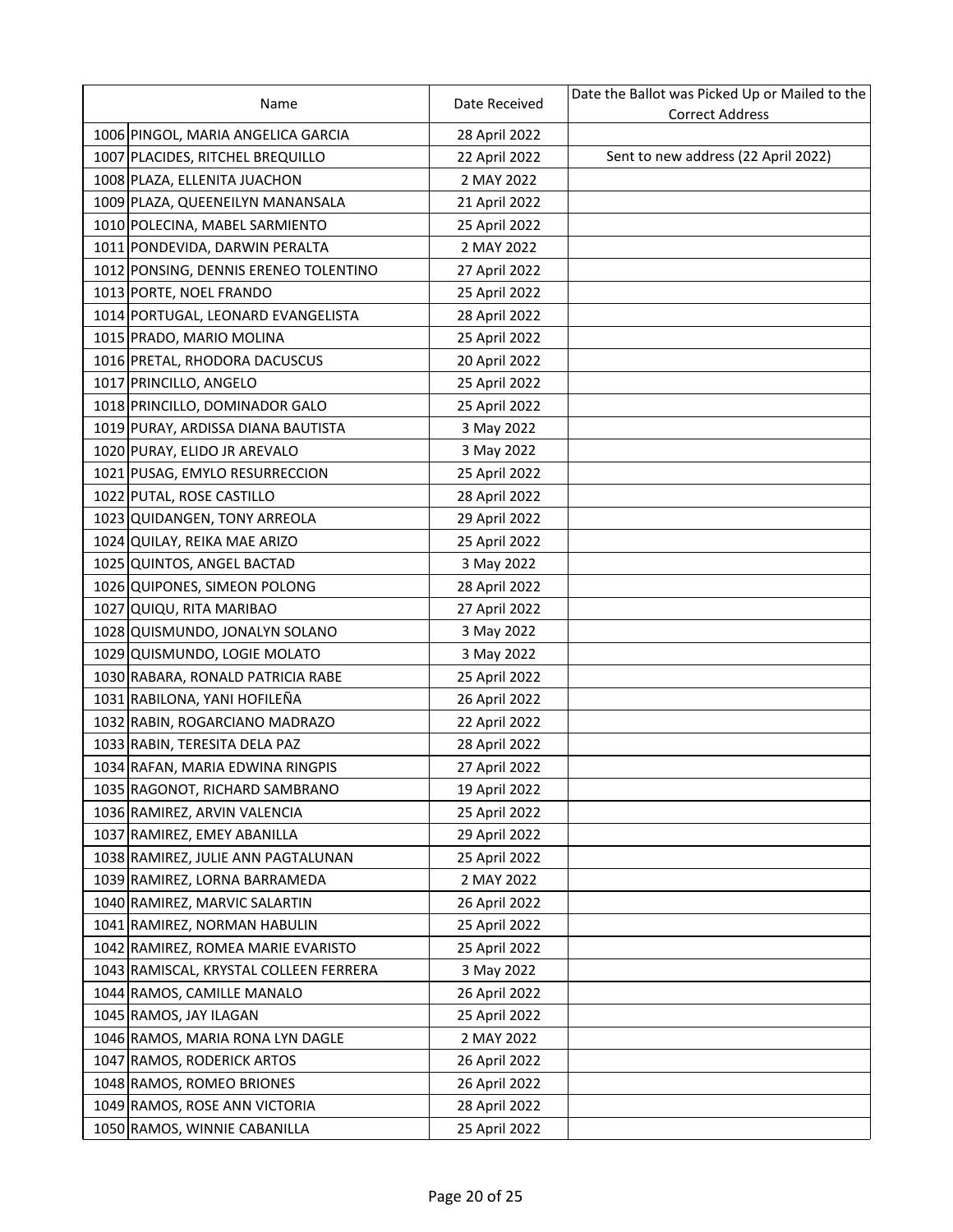| Name                                   | Date Received | Date the Ballot was Picked Up or Mailed to the |
|----------------------------------------|---------------|------------------------------------------------|
|                                        |               | <b>Correct Address</b>                         |
| 1051 RANESIS, GENEROSE CATUBIG         | 29 April 2022 |                                                |
| 1052 RARUGAL, JOYCE MEDINA             | 25 April 2022 |                                                |
| 1053 RAYA, LEONARD PAUL BACALAN        | 28 April 2022 |                                                |
| 1054 RAYMUNDO, SEAN RAPHAEL FABIAN     | 26 April 2022 |                                                |
| 1055 RECUENCO, CLINT MADORO            | 3 May 2022    |                                                |
| 1056 REGUMA, JEROME DE PAZ             | 20 April 2022 |                                                |
| 1057 REPOLONA, GENEROSE RENDORA        | 2 MAY 2022    |                                                |
| 1058 REQUISO, EVELYN MACAS             | 29 April 2022 |                                                |
| 1059 RESTAR, MICHAEL RIVAS             | 25 April 2022 |                                                |
| 1060 REVEREAL, MARIA RIZELLE YAP       | 2 MAY 2022    |                                                |
| 1061 REVILLA, REAGAN MARC ARONG        | 25 April 2022 |                                                |
| 1062 REY, JUAN MIGUEL NUGUID           | 27 April 2022 |                                                |
| 1063 REY, SONIA DELA CRUZ              | 25 April 2022 |                                                |
| 1064 REYES, CECILIA APORONGAO          | 28 April 2022 |                                                |
| 1065 REYES, EDUARDO III BAUTISTA       | 29 April 2022 |                                                |
| 1066 REYES, ELYN PIQUERO               | 3 May 2022    |                                                |
| 1067 REYES, RICHARD MARTINEZ           | 25 April 2022 |                                                |
| 1068 RIBIS, RON STEPHENE REYES         | 25 April 2022 |                                                |
| 1069 RIPARIP, BLESS RANVIL PAGUIRIGAN  | 28 April 2022 |                                                |
| 1070 RITA, REYNATO ANASTACIO           | 29 April 2022 |                                                |
| 1071 RIVERA, ARIANA MARITHE OZABEL     | 27 April 2022 |                                                |
| 1072 RIVERA, ARTEMIO GERONIMO          | 27 April 2022 |                                                |
| 1073 RODERICO, VALONDO SIAPCO          | 2 MAY 2022    |                                                |
| 1074 RODRIGUEZ, DEVINA FLORES          | 25 April 2022 |                                                |
| 1075 RODRIGUEZ, EPIFANIO MARTINEZ      | 27 April 2022 |                                                |
| 1076 RODRIGUEZ, MICHAEL BAGALLON       | 25 April 2022 |                                                |
| 1077 ROMA, DELMAR LIANZA               | 28 April 2022 |                                                |
| 1078 ROMERO, JAMES DIZON               | 25 April 2022 |                                                |
| 1079 ROMERO, RAMON JR. ESPINOSA        | 25 April 2022 |                                                |
| 1080 ROMULO, AILEEN DE LEON            | 2 MAY 2022    |                                                |
| 1081 RONATO, MARGIE BEROEJO            | 2 MAY 2022    |                                                |
| 1082 RONQUILLO, SHEREE ANN PAJARILLAGA | 2 MAY 2022    |                                                |
| 1083 ROQUE, CHERRYLYN DE LEON          | 28 April 2022 |                                                |
| 1084 ROQUE, RESTY VALDEZ               | 28 April 2022 |                                                |
| 1085 ROSALEJOS, REGGIE JAYME           | 2 MAY 2022    |                                                |
| 1086 ROSALEJOS, ROSE ANN ANCERO        | 2 MAY 2022    |                                                |
| 1087 ROSANO, JOSE QUINTOS              | 2 MAY 2022    |                                                |
| 1088 ROSARIO, ELIZA VALERIO            | 27 April 2022 |                                                |
| 1089 ROSAURO, MARK ANTHONY PATUMBON    | 21 April 2022 |                                                |
| 1090 ROXAS, LUELLA LOPEZ               | 28 April 2022 | Picked up - 29 April 2022                      |
| 1091 RUIZ, AMELIZA MAMAY ABAY          | 28 April 2022 |                                                |
| 1092 SAAVEDRA, LENI MONROID            | 28 April 2022 |                                                |
| 1093 SABACCO, LEA KRISTINE OPENARIA    | 21 April 2022 |                                                |
| 1094 SABADO, STEPHANIE SANCHEZ         | 21 April 2022 |                                                |
| 1095 SADICON, JONATHAN MABUTOT         | 28 April 2022 |                                                |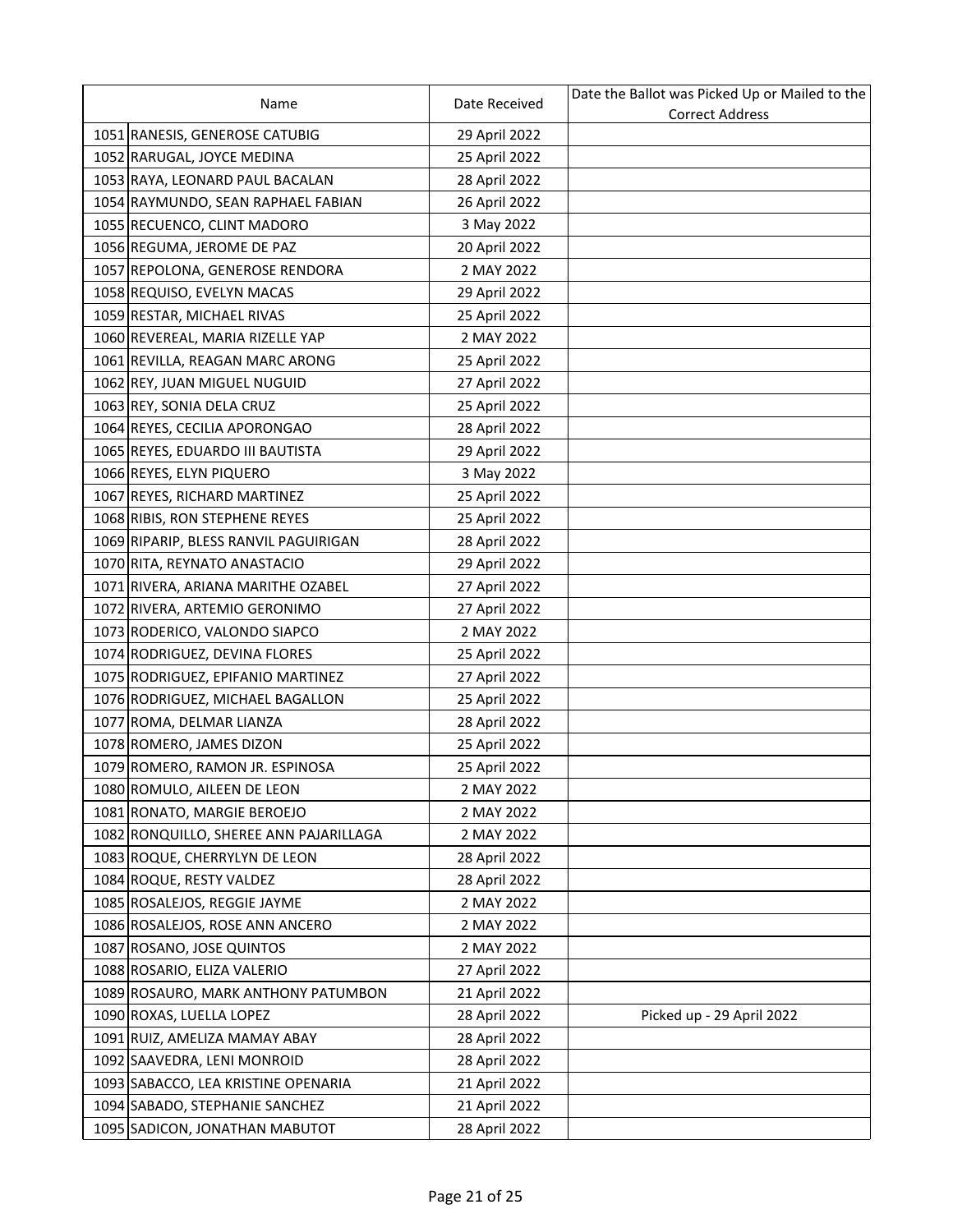| Name                                     | Date Received | Date the Ballot was Picked Up or Mailed to the |
|------------------------------------------|---------------|------------------------------------------------|
|                                          |               | <b>Correct Address</b>                         |
| 1096 SAGUIN, JOSEPH REY CAGBABANUA       | 29 April 2022 | Called for Pick up (3 0April 2022)             |
| 1097 SAGUN, MARIBETH SOTTO               | 26 April 2022 |                                                |
| 1098 SALADAGA, MA. JINKY PITOC           | 25 April 2022 |                                                |
| 1099 SALARDA YOLANDA EVARISTO            | 29 April 2022 |                                                |
| 1100 SALARDA, REYNALDO LADERA            | 29 April 2022 |                                                |
| 1101 SALAVARIA, MARIA VANESSA RILLO      | 25 April 2022 |                                                |
| 1102 SALCEDO, GRACE GERNALIN             | 28 April 2022 |                                                |
| 1103 SALLEGUE, MERCY RENCIO              | 27 April 2022 |                                                |
| 1104 SALVADOR, FELICISIMA JUAN           | 28 April 2022 |                                                |
| 1105 SALVADOR, JOAN ROSE PEREZ           | 29 April 2022 |                                                |
| 1106 SALVADOR, JOANNA KRIS STA. ANA      | 29 April 2022 |                                                |
| 1107 SALVADOR, JUN LUPENA                | 29 April 2022 |                                                |
| 1108 SALVADOR, ODILON MERLUZA            | 29 April 2022 |                                                |
| 1109 SAMANIEGO, JOSE MIGUEL ANTONIO GANA | 3 May 2022    |                                                |
| 1110 SAMANIEGO, MARIA NERYNNE LAPID      | 3 May 2022    |                                                |
| 1111 SAMOY, REBECCA LAGUTAO              | 28 April 2022 |                                                |
| 1112 SAMSON, GENER PAGKALINAWAN          | 22 April 2022 |                                                |
| 1113 SANCHEZ, DANNIELLE PONCE            | 28 April 2022 | Sent to new address (2 May 2022)               |
| 1114 SANCHEZ, DARRYLLE PONCE             | 28 April 2022 | Sent to new address (2 May 2022)               |
| 1115 SANCHEZ, LUZVIMINDA CO              | 25 April 2022 |                                                |
| 1116 SANIEL, MARY ARLENE ARINGO          | 25 April 2022 |                                                |
| 1117 SANTERO, ALONA BARBALOSE            | 28 April 2022 |                                                |
| 1118 SANTIAGO, DERWIL CASIN              | 29 April 2022 |                                                |
| 1119 SANTOS, ANNE LOUISE VASQUEZ         | 29 April 2022 |                                                |
| 1120 SANTOS, BOOTS CRUZ                  | 29 April 2022 |                                                |
| 1121 SANTOS, DANTE LIM                   | 28 April 2022 | Sent to new address (2 May 2022)               |
| 1122 SANTOS, MARCO HIZOLE                | 28 April 2022 |                                                |
| 1123 SANTOS, MARY GRACE CAMANO           | 2 MAY 2022    |                                                |
| 1124 SANTOS, NINA PAOLA LOPEZ            | 28 April 2022 | Picked-up - 03 May 2022                        |
| 1125 SANTOS, VINCE CAGA                  | 26 April 2022 |                                                |
| 1126 SAPIGAO, ALMEDA SERVITO             | 3 May 2022    |                                                |
| 1127 SARABIA, DENCY DE CASTRO            | 3 May 2022    |                                                |
| 1128 SARMIENTO, CARINA RIVERA            | 27 April 2022 |                                                |
| 1129 SARMIENTO, MARY ANNE LOMANOG        | 27 April 2022 |                                                |
| 1130 SARMIENTO, PATRICIO JR. ANDAYA      | 27 April 2022 |                                                |
| 1131 SAYA-ANG, NOVA BINOYA               | 27 April 2022 |                                                |
| 1132 SCOTT, SHERYLL ANNE MAXIMO          | 28 April 2022 |                                                |
| 1133 SEBASTIAN, ERROL REDNEY VILLANUEVA  | 3 May 2022    |                                                |
| 1134 SELADIS, VICTOR SALAZAR             | 28 April 2022 |                                                |
| 1135 SEMANA, ELAINE MARIE SANA           | 28 April 2022 |                                                |
| 1136 SEMBRANO, HOMER BASILLO             | 2 MAY 2022    |                                                |
| 1137 SEMBRANO, MERICEL INTAN             | 3 May 2022    |                                                |
| 1138 SERBEN, MARGIE TURLA                | 28 April 2022 |                                                |
| 1139 SERPIÑA, LESTER AGRAVANTE           | 29 April 2022 |                                                |
| 1140 SEVIGNY, ALMARITA BALAURO           | 25 April 2022 |                                                |
|                                          |               |                                                |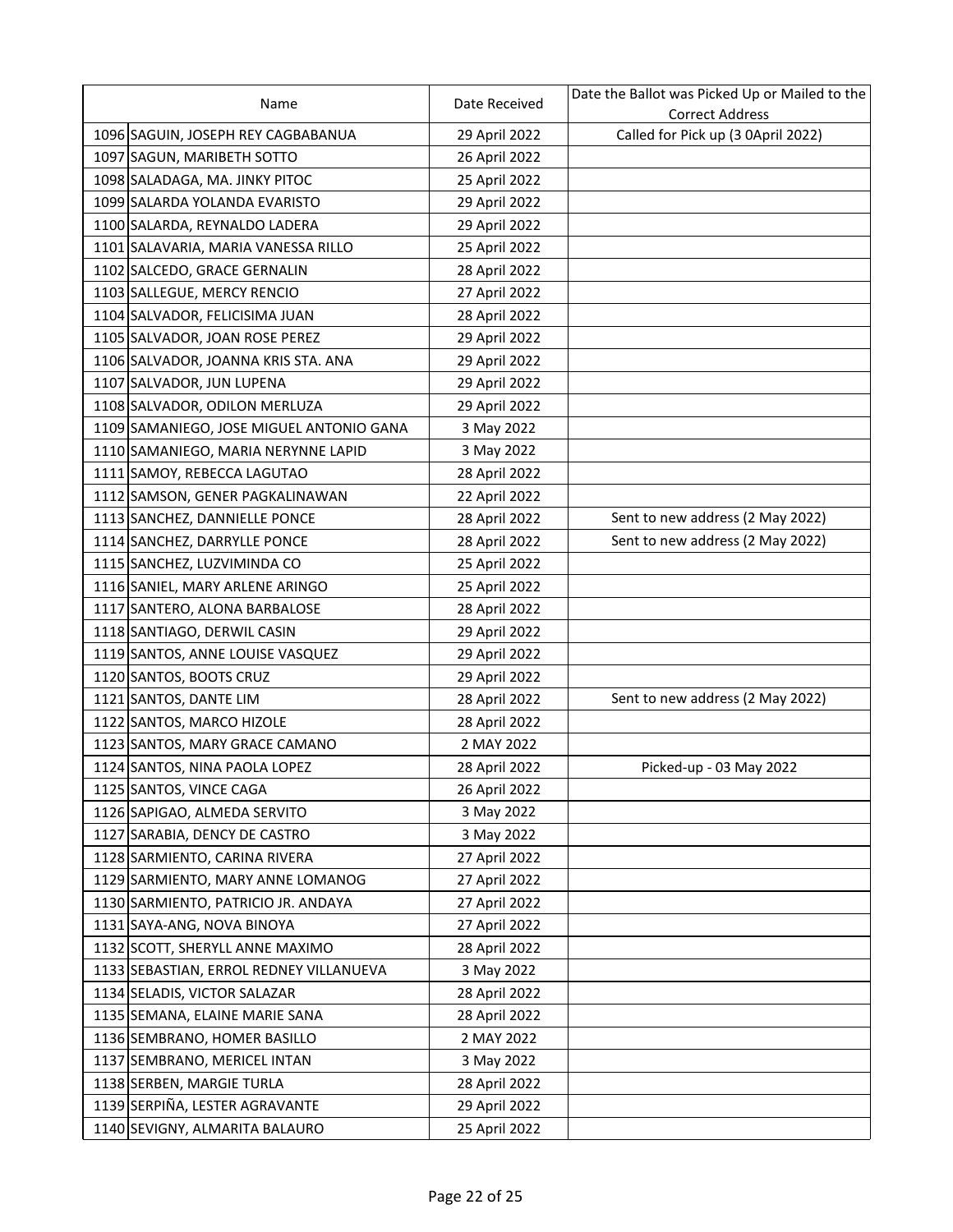| Name                                  | Date Received | Date the Ballot was Picked Up or Mailed to the |
|---------------------------------------|---------------|------------------------------------------------|
|                                       |               | <b>Correct Address</b>                         |
| 1141 SHING, CHRISTINE CONCEPTION      | 2 MAY 2022    |                                                |
| 1142 SHING, RODRIGO MARZO             | 2 MAY 2022    |                                                |
| 1143 SIARES, MARISSA JABICAN          | 28 April 2022 | Sent to new address (2 May 2022)               |
| 1144 SIARES, PATRICK REDDY            | 28 April 2022 |                                                |
| 1145 SIAREZ, SHARLA PERALTA           | 2 MAY 2022    |                                                |
| 1146 SIAREZ, WILMAR ROBLEDO           | 2 MAY 2022    |                                                |
| 1147 SICAM, ALVIN FAJARDO             | 2 MAY 2022    |                                                |
| 1148 SIM, ARMANDO JR CUNANAN          | 29 April 2022 |                                                |
| 1149 SIMBAJON, MARICEL PAINIT         | 3 May 2022    |                                                |
| 1150 SIMON, KIMBERLY AGUSTINES        | 3 May 2022    |                                                |
| 1151 SINGZON, ARMANDO JR. BELLO       | 3 May 2022    |                                                |
| 1152 SIPLON, AILEN TORRES             | 27 April 2022 |                                                |
| 1153 SISCON, JHONDES VENTUZO          | 3 May 2022    |                                                |
| 1154 SISON, EFREN DELA CRUZ           | 3 May 2022    |                                                |
| 1155 SISON, ERIC ARROJO               | 28 April 2022 |                                                |
| 1156 SITCHON, ARLEEN MATEO            | 25 April 2022 |                                                |
| 1157 SIY, JAPHENN WONG                | 3 May 2022    |                                                |
| 1158 SOLANTE, KHRISTINE MAELWAS       | 28 April 2022 |                                                |
| 1159 SOLANTE, KRISTEL NICOLE MAELWAS  | 28 April 2022 |                                                |
| 1160 SOLANTE, RUEL AMON               | 28 April 2022 |                                                |
| 1161 SOMERA, RONALD BINUA             | 29 April 2022 |                                                |
| 1162 SONGALIA, LUCILLE GLORIA         | 3 May 2022    |                                                |
| 1163 SORIANO, BERNIE PRECIOSA         | 2 MAY 2022    |                                                |
| 1164 SOTO, TECSIE ESTRELLA            | 26 April 2022 |                                                |
| 1165 STA. MARIA, ANGELI MARIE CEDILLA | 28 April 2022 |                                                |
| 1166 STA. ROSA, JEANIFER DY           | 28 April 2022 |                                                |
| 1167 STANG, MARY JANE JARDIANIANO     | 2 MAY 2022    |                                                |
| 1168 STEVEN, RUBY GAMAO               | 3 May 2022    |                                                |
| 1169 SUAN, JULIE JANE MALANAO         | 29 April 2022 |                                                |
| 1170 SUAN, KYLE MALANAO               | 28 April 2022 |                                                |
| 1171 SUAREZ, HANS CHRISTIAN MUNEZ     | 3 May 2022    |                                                |
| 1172 SUELTO, MANILYN CATAN            | 2 MAY 2022    |                                                |
| 1173 SULAPAS, ROSALY MAMZA            | 25 April 2022 |                                                |
| 1174 SUMBE, JOSE MARIE ENO            | 25 April 2022 |                                                |
| 1175 SUMILHIG, WILLIAM PIA            | 29 April 2022 |                                                |
| 1176 SUMPAY, ALLEN SANAO              | 26 April 2022 |                                                |
| 1177 SUNGA, RENNIE ESCOTO             | 21 April 2022 |                                                |
| 1178 SY, DELFIN JR BRUCA              | 29 April 2022 |                                                |
| 1179 TAACA, MAGNUM RAY MENDOZA        | 25 April 2022 |                                                |
| 1180 TABIAN, APRILITO MABASA          | 28 April 2022 |                                                |
| 1181 TABION, FELIPE JR. LAGUNA        | 3 May 2022    |                                                |
| 1182 TABION, MURIEL VICENTE           | 3 May 2022    |                                                |
| 1183 TABLANTE, ENJUN NAVARRO          | 26 April 2022 |                                                |
| 1184 TABURNO, EVELYN SUOBIRON         | 3 May 2022    |                                                |
| 1185 TACULAO, JENNY BUENDIA           | 25 April 2022 | Sent to new address (28 April 2022)            |
|                                       |               |                                                |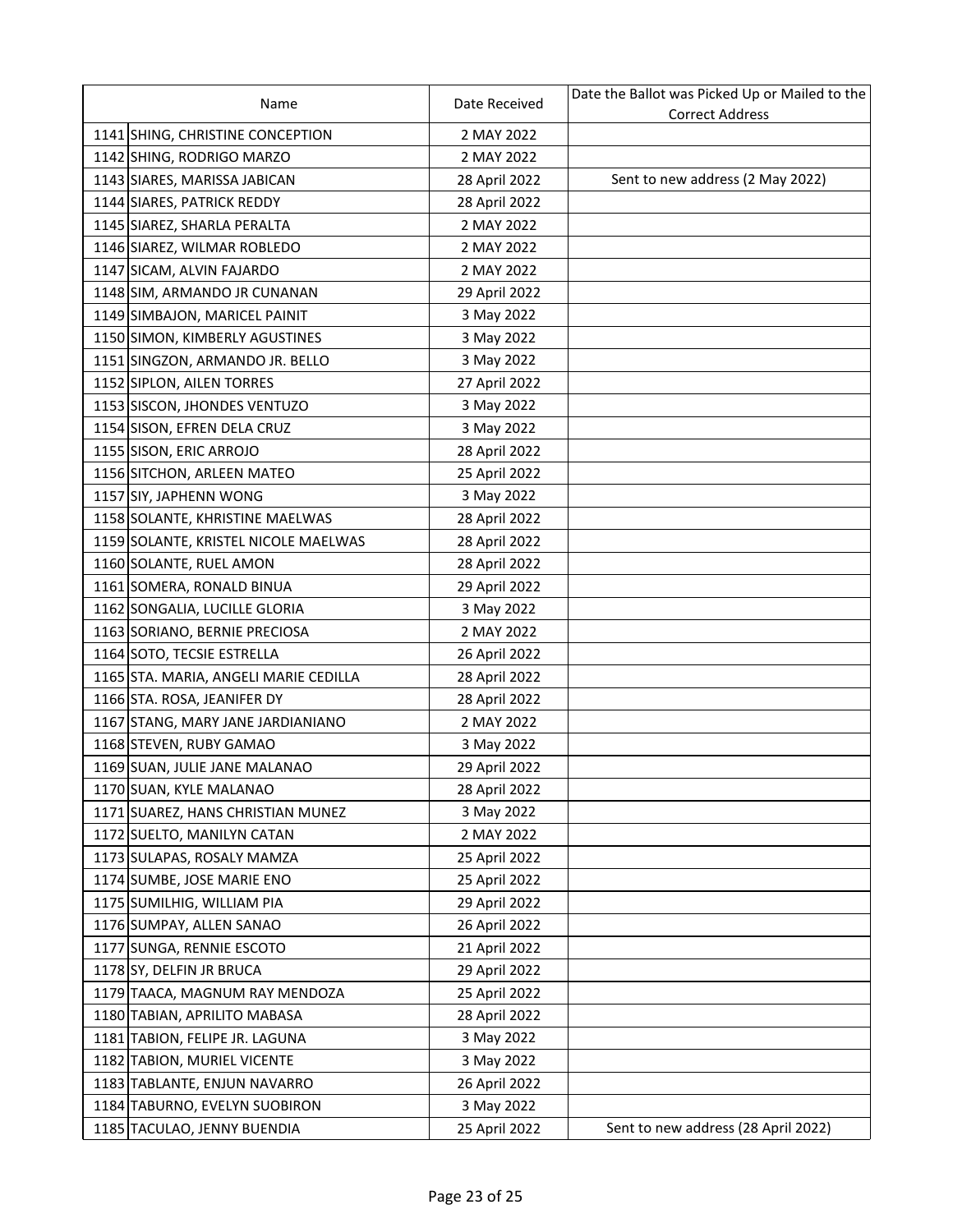| Name                                    | Date Received | Date the Ballot was Picked Up or Mailed to the |
|-----------------------------------------|---------------|------------------------------------------------|
|                                         |               | <b>Correct Address</b>                         |
| 1186 TAGUBUAN, ERWIN HABANA             | 2 MAY 2022    |                                                |
| 1187 TAJADA, JENNIFER ROMULO            | 27 April 2022 |                                                |
| 1188 TALAROC, ROLLY CAYOD-ONG           | 28 April 2022 |                                                |
| 1189 TALION, JOHANNA FLORES             | 27 April 2022 |                                                |
| 1190 TAMANG, RHECEL DOMINGO             | 27 April 2022 | pick up - 30 April 2022                        |
| 1191 TAMBIS, MARY GRACE BALICO          | 27 April 2022 |                                                |
| 1192 TAN, JOLYNSON SAMPUL               | 25 April 2022 |                                                |
| 1193 TAN, MARILYN TALAUE                | 3 May 2022    |                                                |
| 1194 TANATE, INAH CHISHELL SIERRA       | 3 May 2022    |                                                |
| 1195 TANCHICO, LA RAINNE GARCIA         | 3 May 2022    |                                                |
| 1196 TANTE, LEODEGARIO MILLARA          | 28 April 2022 |                                                |
| 1197 TARUC, MARIANNE PERALTA            | 28 April 2022 |                                                |
| 1198 TEJADA, MARLON PURUGANAN           | 29 April 2022 |                                                |
| 1199 TESON, CARMELITA MICULOB           | 2 MAY 2022    |                                                |
| 1200 TESON, SHEILADINE MAE MICULOB      | 28 April 2022 |                                                |
| 1201 TIMBOL, ANTHONY GATMAITAN          | 28 April 2022 |                                                |
| 1202 TIMBOL, OLIVIA RUBIO               | 28 April 2022 |                                                |
| 1203 TIU, JENNIFER SAUT                 | 26 April 2022 |                                                |
| 1204 TIU, RUEL GALLOPA                  | 26 April 2022 |                                                |
| 1205 TOLATO, CHRISTOPHER TILANO         | 2 MAY 2022    |                                                |
| 1206 TOLATO, EBELINDA VALIENTE          | 2 MAY 2022    |                                                |
| 1207 TOLEDO, DAN DIMAPILIS              | 27 April 2022 |                                                |
| 1208 TORAJA, JONALDO CONDOLON           | 27 April 2022 |                                                |
| 1209 TORDIL, ROWENA OREJOLA             | 3 May 2022    |                                                |
| 1210 TORRELIZA, IAN CHRISTOPHER SISON   | 3 May 2022    |                                                |
| 1211 TORRELIZA, KEITH OWEN SISON        | 3 May 2022    |                                                |
| 1212 TORRES, EUGENE LIZARDO             | 2 MAY 2022    |                                                |
| 1213 TORRES, FRANCIS ANGELO MONSANTO    | 28 April 2022 |                                                |
| 1214 TROGO, JAIRALAINE MARRIONES SANTOS | 28 April 2022 |                                                |
| 1215 TUBIERA, CINDY BARRAMEDA           | 25 April 2022 |                                                |
| 1216 TUDTUD, MARCELINO CASTANAS         | 3 May 2022    |                                                |
| 1217 TULIAO, JENNY LINGBAWAN            | 28 April 2022 |                                                |
| 1218 TULOD, CHARITO POTOT               | 29 April 2022 |                                                |
| 1219 TULOD, CHARLET POTOT               | 29 April 2022 |                                                |
| 1220 TULOD, HERMINIGILDO PUNO           | 29 April 2022 |                                                |
| 1221 TUMACA, RODEL MAGAPAN              | 2 MAY 2022    |                                                |
| 1222 TURALBA, RAMON TABUZO              | 3 May 2022    |                                                |
| 1223 TY, MARGIL BORDIOS                 | 2 MAY 2022    |                                                |
| 1224 TY, NICANOR BALOIS                 | 2 MAY 2022    |                                                |
| 1225 UGOT, JOHN ELIZER TANGONAN         | 3 May 2022    |                                                |
| 1226 ULAT, JESTONI TORRES               | 28 April 2022 |                                                |
| 1227 UMPAD, ELIBETO TOTUGA              | 27 April 2022 |                                                |
| 1228 UNDAG, JEOFFREY CUAMBOT            | 3 May 2022    |                                                |
| 1229 UNTALASCO, CRISTINA ROSAS          | 27 April 2022 | Sent to new address (2 May 2022)               |
| 1230 URBANO, JOCELYN VEGA               | 2 MAY 2022    |                                                |